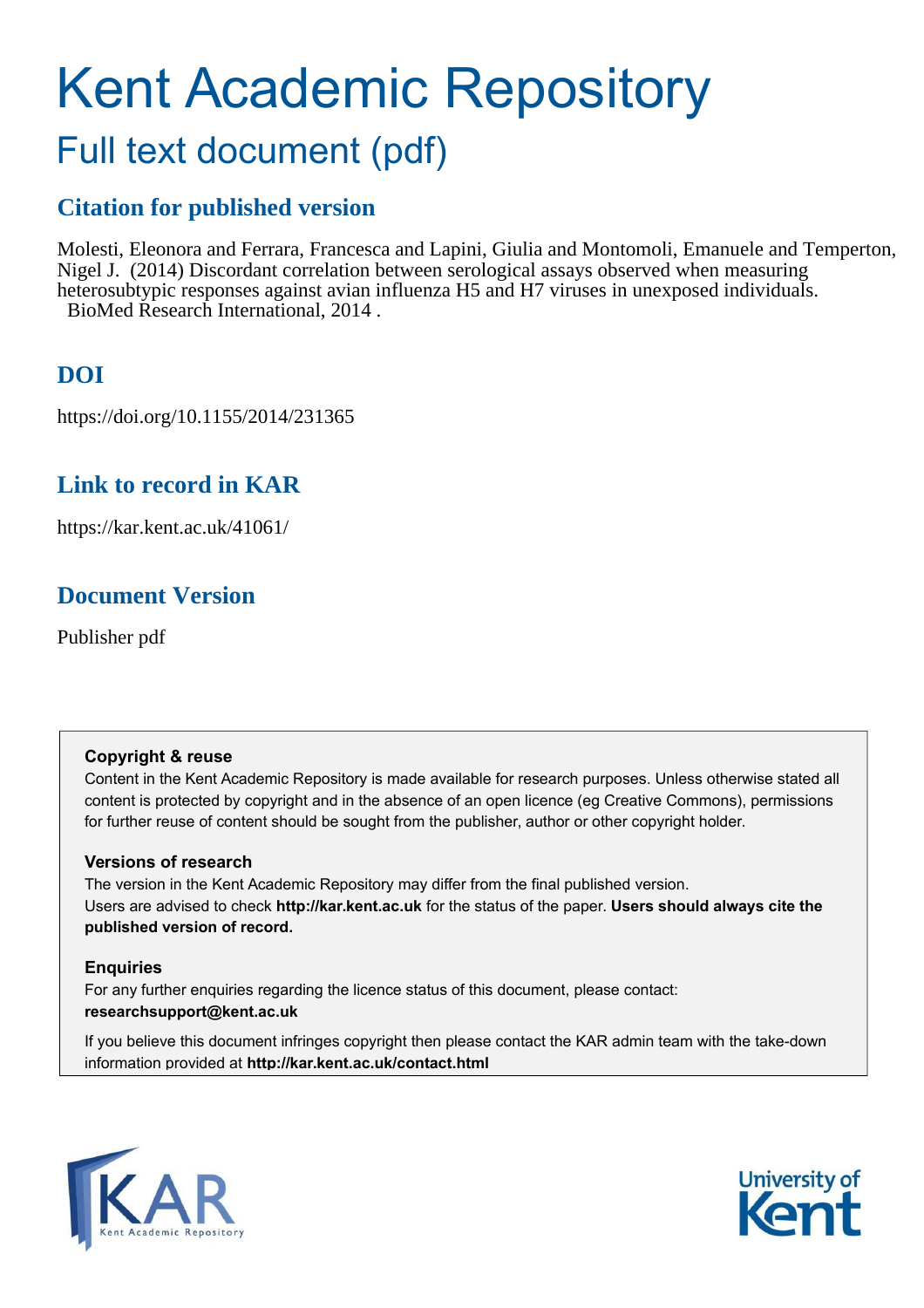

### Research Article

# Discordant Correlation between Serological Assays Observed When Measuring Heterosubtypic Responses against Avian Influenza H5 and H7 Viruses in Unexposed Individuals

Eleonora Molesti,<sup>1</sup> Francesca Ferrara,<sup>1</sup> Giulia Lapini,<sup>2</sup> Emanuele Montomoli, $^2$  and Nigel Temperton $^1$ 

<sup>1</sup> Viral Pseudotype Unit, Medway School of Pharmacy, University of Kent, Central Avenue, Chatham Maritime, Chatham ME4 4TB, UK

 $2$  Department of Molecular and Developmental Medicine, University of Siena, Via Aldo Moro 3, 53100 Siena, Italy

Correspondence should be addressed to Nigel Temperton; n.temperton@kent.ac.uk

Received 28 February 2014; Revised 11 May 2014; Accepted 11 May 2014; Published 11 June 2014

Academic Editor: Yanjin Zhang

Copyright © 2014 Eleonora Molesti et al. This is an open access article distributed under the Creative Commons Attribution License, which permits unrestricted use, distribution, and reproduction in any medium, provided the original work is properly cited.

he human population is constantly exposed to multiple inluenza A subtypes due to zoonotic spillover and rapid viral evolution driven by intrinsic error-prone replication and immunological pressure. In this context, antibody responses directed against the HA protein are of importance since they have been shown to correlate with protective immunity. Serological techniques, detecting these responses, play a critical role for inluenza surveillance, vaccine development, and assessment. As the recent human pandemics and avian inluenza outbreaks have demonstrated, there is an urgent need to be better prepared to assess the contribution of the antibody response to protection against newly emerged viruses and to evaluate the extent of preexisting heterosubtypic immunity in populations. In this study, 68 serum samples collected from the Italian population between 1992 and 2007 were found to be positive for antibodies against H5N1 as determined by single radial hemolysis (SRH), but most were negative when evaluated using haemagglutination inhibition (HI) and microneutralisation (MN) assays. As a result of these discordant serological indings, the increased sensitivity of lentiviral pseudotypes was exploited in pseudotype-based neutralisation (pp-NT) assays and the results obtained provide further insight into the complex nature of humoral immunity against inluenza A viruses.

### 1. Introduction

he constant rapid evolution of HPAI H5 and H7 viruses driven by intrinsic error-prone replication and increased by immune pressure significantly influences the sensitivity of available serological assays. Moreover, the antigenic variation of influenza viruses can also limit the efficacy of prepandemic human vaccines, vaccine strain selection, and results in the necessity to update inluenza vaccines to include contemporary viruses and to monitor those that are distinct from the current vaccine strains [1]. The human population is constantly exposed, during a lifetime (by natural infection and/or vaccination) to diferent inluenza A subtypes with an associated increase in the memory B cell repertoire. This antibody repertoire may also be cross-reactive to closely related variant

viruses making it more difficult to develop sensitive and specific serological assays  $[2-4]$ . The adaptive homosubtypic antibody responses to the antigenic sites of the HA and NA of individual influenza strains can discriminate between influenza subtypes and current seasonal inluenza vaccines can boost strain-speciic responses with little protection against antigenically drited or shited strains. However, it has been shown that exposure to one subtype of influenza A can also induce immunity that is cross-protective against other influenza subtypes. Such adaptive immune response, called "heterosubtypic" immunity, elicits an antibody response to epitopes that are highly conserved amongst strains [5–7]. hese more conserved epitopes, which are less accessible than those on the HA globular head, are predominantly localized in the membrane-proximal stalk region of HA [8]. From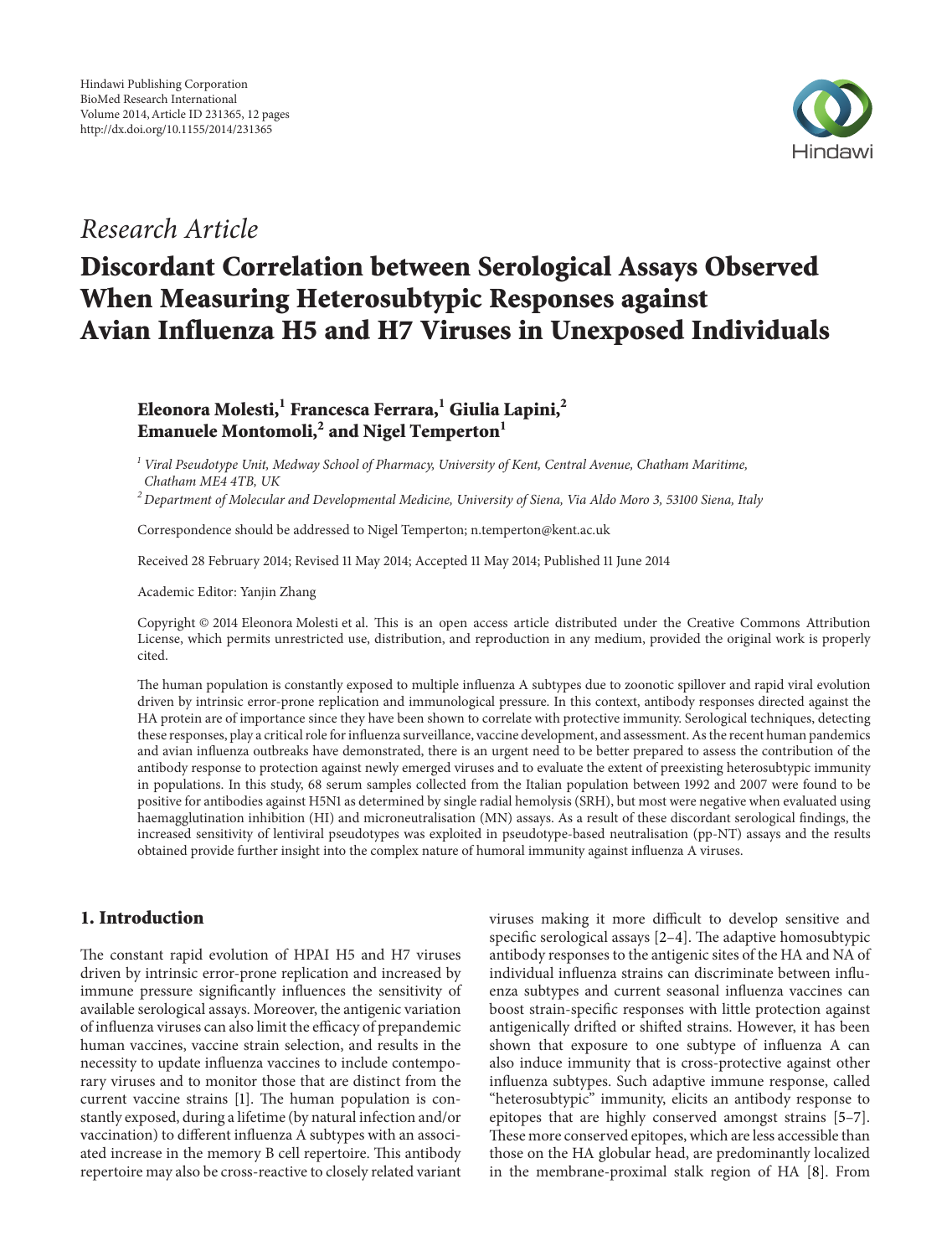2009 until recently, many anti-stalk antibodies have been structurally analyzed [9–12] and increased attention has been focused to understand if this heterosubtypic immunity can confer a level of human population immunity, preventing certain avian subtypes from becoming pandemic with less potential for promoting immune escape mutants [13] and on the role of such antibodies in the development of crossprotective human vaccines [14]. As the recent pandemics and avian inluenza outbreaks demonstrated, there is a need to be better prepared to assess heterosubtypic and homosubtypic antibody responses to newly emerged viruses and to evaluate the extent of preexisting serological cross-reactivity in populations [15] as well as the lack of life-long immunity against influenza A viruses [10]. Additionally, from a public health point of view, it is important to determine if the immunological profiles of these responses can be detected using a combination of serological assays that can be subsequently used to promote vaccine efficacy testing and licensure. Influenza serological assays not only are routinely employed for virus characterization, vaccine strain selection, and vaccine evaluation but can also be exploited for assessing the composite nature of antibody responses generated against inluenza A viruses, specific risk factors for infection, and rates of transmission in defined populations [2]. During the last decade, it has been approved by WHO and collaborating centers for influenza that studies on influenza vaccine efficacy should include endpoints that relect a broad range of immune responses as a surrogate of protection, since protection represents the sum of various immune responses (including antibody and cell-mediated responses) and that there is the need to overcome limitations of the current available serological assays. To date, serum antibodies against the HA globular head are the only well-characterized and widely used correlates of protection while other correlates still need to be established for antibody responses against the HA stem regions, NA and M2 [16, 17]. The HI test is the most widely used assay due to its relative simplicity and although there is not an absolute titre that guarantees protection, the serum antibody titre of ≥1 : 40 remains associated with protection for inactivated influenza vaccines [18]. In the European community (EU) the SRH assay is also employed as an alternate serological assay for the evaluation of influenza vaccines [19, 20]. Undoubtedly, the need to develop efective pandemic vaccines and their evaluation in preclinical and clinical studies has raised questions. These primarily concern the evaluation of inluenza vaccine immunogenicity and efectiveness in populations that are negative at baseline and in specific age groups (i.e., children and elderly people) [21, 22] or in sero-positive populations (before vaccination) where the same parameters may under- or overestimate the antibody responses [23]. Additionally, heterosubtypic responses can make interpretation of serological data more problematic. In light of this, international collaborative studies have been carried out not only to evaluate the reproducibility of current serological assays aiming to improve specificity, sensitivity, and interassay variability [20, 24] but also to reconsider certain criteria used for the evaluation of pandemic inluenza vaccines which rely in essence on immunological endpoints that were derived for seasonal influenza vaccines [25].

In order to understand the contribution of broadly neutralizing "heterosubtypic" antibodies [26] and due to the initially observed lower sensitivity demonstrated for measuring anti-H5 antibody responses [27, 28] together with the requirements for working with highly pathogenic avian strains (Biosafety Level 3 (BSL3) laboratories), comparative serological studies have been carried out. These involve standard serological assays (SRH, HI, and MN assays) and the more recent pp-NT assay [28–31]. Influenza pseudotypes bearing HA and NA envelope glycoproteins devolved from the rest of the virus have been demonstrated to be ideal tools to monitor the efects of viral evolution on serological outcomes and can be used in parallel with other serological tests (HI, MN, and SRH), for accurate sequence-directed, sensitive, and low-containment assays for measuring antibody responses against inluenza H5 and H7 HA and/or NA. It is relatively straightforward to update the pseudotype-based HA neutralization assay to measure responses against newly emerging H5 and H7 viruses [30, 32]. Pp-NT assays have been previously shown to have broad utility for the detection of neutralizing antibody responses in avian and human sera against both avian and human inluenza viruses [31, 33, 34]. More specifically, pp-NT assays have been shown to be efficient for the measurement of broadly neutralizing antibodies directed against the HA stalk of inluenza making them ideal serological tools for the study of cross-reactive responses against multiple influenza subtypes with pandemic potential [11, 35]. As described in the following study, influenza pseudotypes have been used to detect neutralizing antibody responses against HPAI H5 and H7 strains in human sera. hese sera were found positive by SRH assay but the majority were negative when tested by well-established HI and MN assays, although this cohort of individuals has neither been vaccinated with a prepandemic H5N1 vaccine nor likely to have ever been exposed to H5N1 viruses [36].

#### 2. Materials and Methods

2.1. Serum Samples. A panel of human sera was provided by Professor Emanuele Montomoli (Department of Molecular and Developmental Medicine, University of Siena, Italy), and this collection conformed to Italian ethics law. It consisted of 68 sera collected from Italian subjects (age between 6 months and 92 years old) from 1992 to 2007 that were previously found to be positive against HPAI H5N1 A/Vietnam/1194/2004 as determined by the SRH assay. The sero-positivity of these sera was also confirmed by removing nonspecific antibodies by their adsorption with a 1:1 volume mixture of A/New Caledonia/20/1999 H1N1 and A/California/7/2004 H3N2 viruses [36]. The positive controls used in pp-NT assays were reference sheep sera against A/England/427/1988 (H3N2) and NIBRG-14 (H5N1) provided by the National Institute for Biological Standards and Control (NIBSC, United Kingdom), avian sera against A/African starling/England/983/1979 (H7N1) provided by the Animal Health and Veterinary Laboratories Agency (AHVLA), and monoclonal antihuman influenza A (H1N1, H2N2) antibody (mAb C179) (Takara, Clonotech). The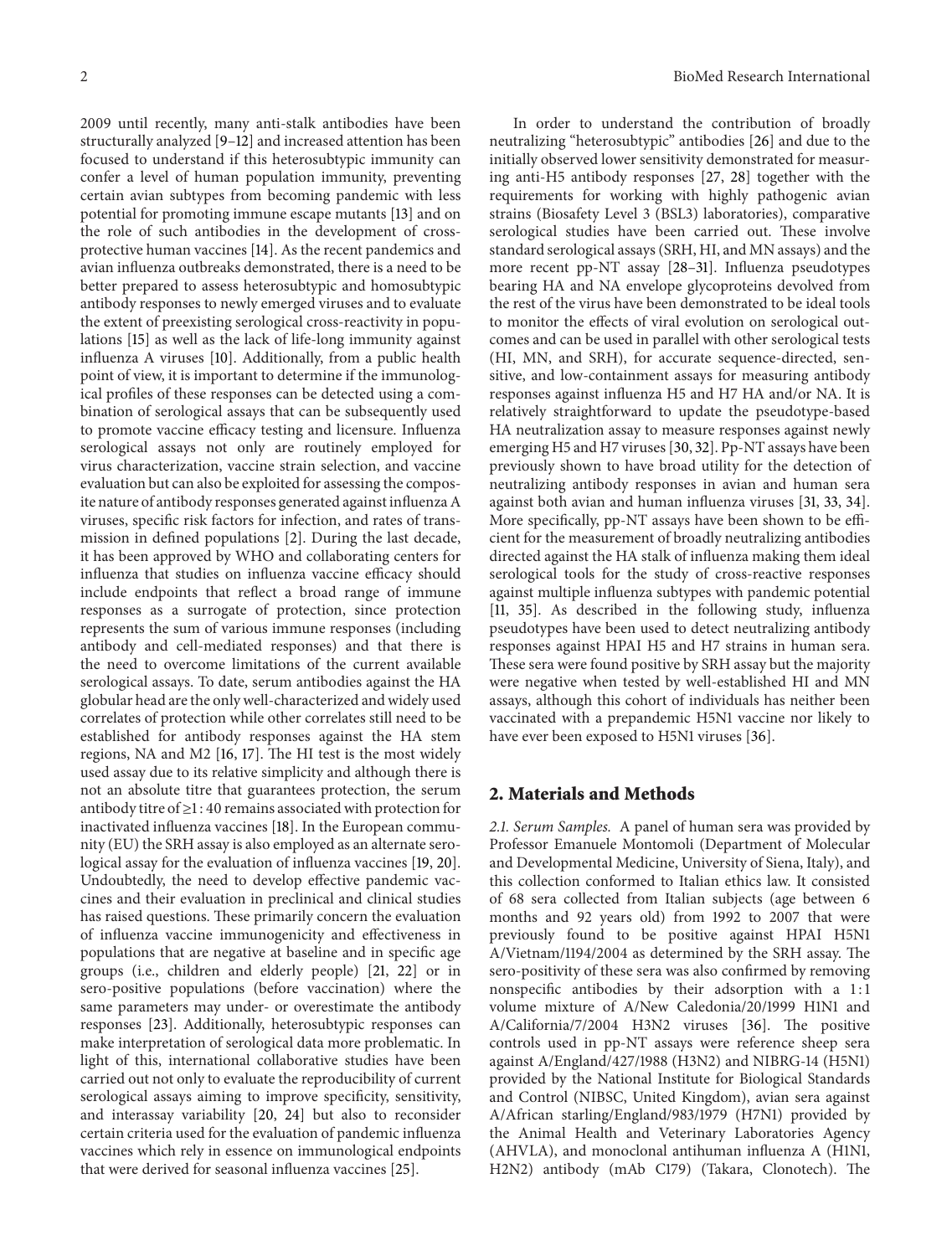negative control used in the pp-NT assay was Foetal Bovine Serum.

2.2. Pseudotype Construction and Firely Luciferase pp-NT Assays. Lentiviral pseudotypes with HA glycoproteins derived from HPAI virus A/Vietnam/1194/2004 (H5N1), A/Indonesia/5/2005 (H5N1), and HPAI virus A/chicken/ Italy/13474/1999 (H7N1) were produced by cotransfection of 293T/17 cells with the respective HA plasmid (pI.18 backbone), the HIV gag-pol plasmid p8.91, and the reporter plasmid pCSFLW (expressing Firely luciferase) using the Fugene-6 transfection reagent. Neuraminidase activity was provided by exogenous bacterial NA addition for the release of pseudotypes from producer cells. Serum samples  $(2.5 \mu L)$ were twofold serially diluted in culture medium and mixed with pseudotype virus  $(1 \times 10^6 \text{ (RLU)}$  luciferase input) at a 1:1 v/v ratio. After incubation at 37°C for 1 hr,  $1 \times 10^4$ 293T/17 cells were added to each well of a white 96-well flatbottomed tissue culture plate. RLU were evaluated 48 hr later by luminometry using the Bright-Glo assay system (Promega, UK). End-point neutralizing antibody titres were calculated using GraphPad Prism 6.  $IC_{50}$  pseudotype neutralization titres are expressed as the reciprocal of the serum dilution that results in a 50% inhibition of pseudotype virus entry.

2.3. Single Radial Haemolysis (SRH) Assays. For the SRH assays, agarose immunoplates were prepared with sheep and turkey erythrocytes 10% (v/v of assay buffer) sensitized by inactivated whole virus (antigens used: A/Vietnam/1194/2004 and A/Indonesia/5/2005) and with the addition of 5% guineapig complement. The amount of antigen was diluted in PBS to reach a final concentration of 2000 HU/mL. The size of the haemolysis zone around the well containing the serum is measured in mm and the diameter of haemolysis is then transformed in area  $\rm (mm^2)$  by using a Transidyne Calibrating Viewer (Transidyne General Corporation, Ann Arbor, MI).

2.4. Inhibition of Haemagglutination (HI) Assays. The haemagglutination inhibition (HI) assay was performed according to WHO recommendation [37] and described previously [38] using whole inactivated virus for the H5N1 strains: A/Vietnam/1194/2004 and A/Indonesia/5/2005.

2.5. Microneutralization (MN) Assays. Microneutralization (MN) assays were performed as previously described [27, 39] using wild type H5N1 A/Indonesia/5/2005 (homologous strain of subclade 2.1 provided by CDC, Atlanta, GA) and wild type H5N1 A/Vietnam/1194/2004 (homologous strain of subclade 1 provided by the CDC).

#### 3. Data and Statistical Analysis

he end-point neutralizing antibody titres obtained by pp-NT assays were calculated and  $IC_{50}$  pseudotype neutralization titres were expressed as the reciprocal of the serum dilution that resulted in a 50% inhibition of pseudotype virus entry. For the panel of 68 sera (collected from Italian subjects between 1992 and 2007), the  $IC_{50}$  values obtained by pp-NT assay for diferent inluenza strains were reported on Box-and-Whisker plots. When one-way ANOVA test was required, a nonparametric multicomparison one-way ANOVA was performed. Also,  $IC_{50}$  values obtained from pp-NT assays were reported on dot plot graphs and Pearson's correlation analysis was used to assess the correlation between pp-NT and HI titres, between pp-NT titres and SRH areas or between pp-NT titres and MN titres. All the analyses were performed by using Prism version 6 (GraphPad Sotware, Version 6, San Diego, CA). SRH results were considered negative in the absence of haemolysis or with an haemolysis area  $\langle 4 \text{ mm}^2$  (2.256 mm diameter), positive, but not sero-protective, with an haemolysis area between  $4 \text{ mm}^2$  and 25 mm<sup>2</sup> (diameter between 2.25 mm and 5.65 mm), positive and sero-protective with haemolysis area  $\geq$ 25 mm<sup>2</sup> (diameter  $\geq$ 5.65 mm). HI titres were deined as the reciprocal of the highest dilution resulting in complete inhibition of haemagglutination. HI titres were evaluated according to the EU EMEA CHMP criteria [40]. For MN assay, sera were tested at an initial dilution of 1 : 20 and those that yielded negative results were assigned a titre of 10.

#### 4. Results

4.1. HPAI H5 and H7 Influenza Pseudotype Production. For this study, lentiviral pseudotype particles were constructed as described previously [30, 32, 41] with the neuraminidase activity provided by exogenous bacterial NA addition. Pseudotype viruses were produced by cotransfection of human embryonic kidney (HEK) 293T/17 cells with the respective HA plasmids (HPAI H5N1 A/Vietnam/1194/2004 (clade 1), A/Indonesia/5/2005 (clade 2.1.3.2), and HPAI H7N1 A/chicken/Italy/13474/1999), the HIV gag-pol plasmid p8.91, and the lentiviral vector pCSFLW (expressing Firely luciferase). A subset from the panel of 68 serum samples (with pp-NT titre range  $\geq$ 320–640 when tested using H5N1 A/Vietnam/1194/2004) was additionally tested using inluenza pseudotypes bearing the HAs from H3N2 A/Udorn/ 307/1972 and H1N1 A/South Carolina/1/1918.

4.2. Measurement of Neutralizing Antibodies by pp-NT Assays and Comparison between Serological Assays (Study Sera Collected from Italian Subjects between 1992 and 2007). For each pseudotype tested (H5N1 A/Vietnam/1194/2004, A/Indonesia/5/2005, and H7N1 A/chicken/Italy/13474/1999), individual I $C_{50}$  values were reported as titre ranges (from  $<40$ to  $5120-10240$ ) (Figure 3). The H5 pseudotypes were completely neutralized by the H5 sheep sera (NIBRG-14 H5N1) at a 1 : 1280 dilution but not by the H7 antisera (A/African starling/England/983/1979) whilst the H7 pseudotype was completely neutralized by the H7 antisera at a 1 : 1280 dilution but not by the H5 sheep sera. In the absence of an appropriate sera control for H5 A/Indonesia/5/2005 and A/South Carolina/1/1918, C179 mAB was used, and H1 and H5 pseudotypes were neutralized with  $IC_{50}$  values ranging between 640–1280 and 1280–2560. Negative controls (Foetal Bovine Serum) did not show any neutralization.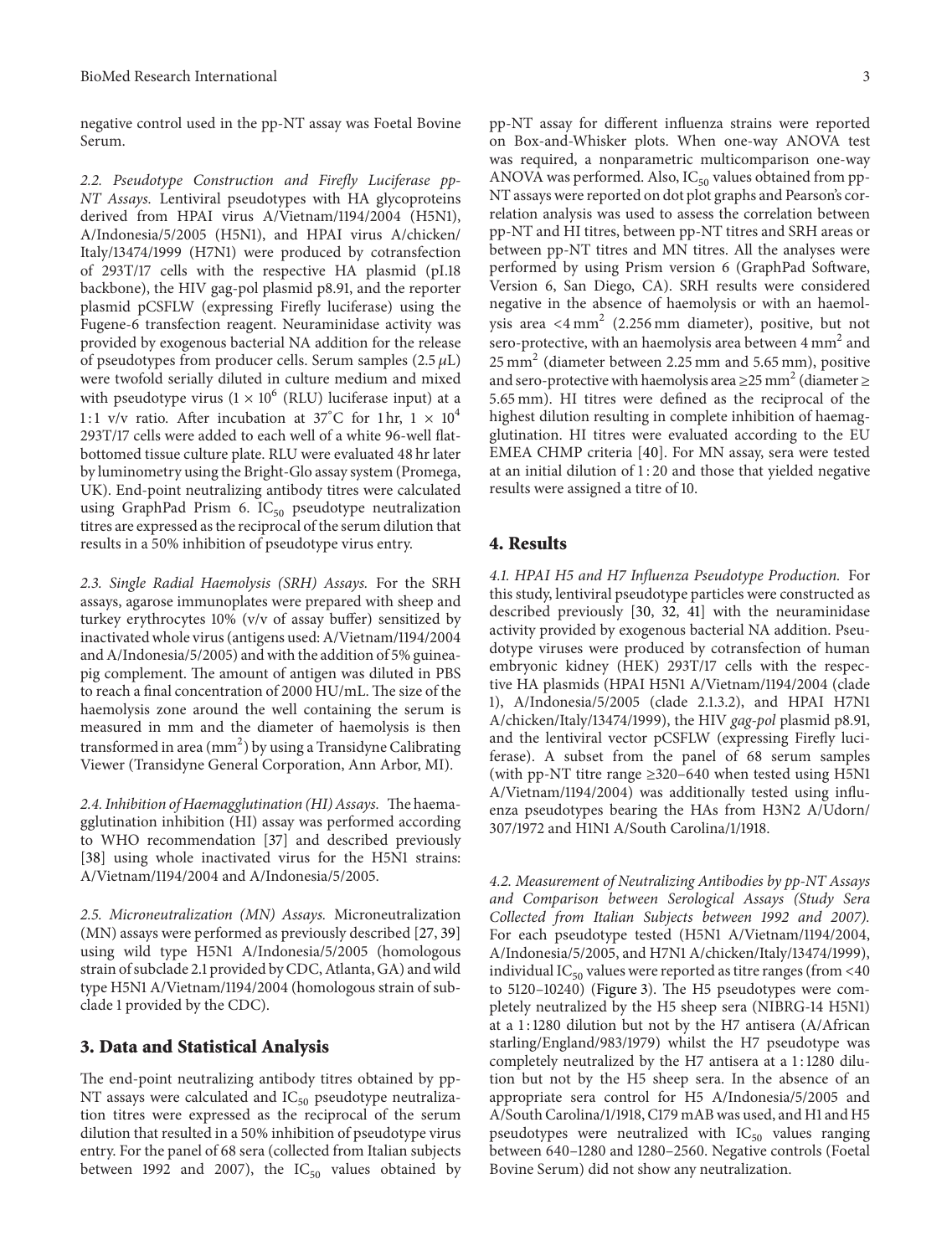he neutralizing antibody titres against the Group 1 H5N1 clade 1 A/Vietnam/1194/2004 pseudotype ranged from  $\langle 40$  (cutoff) to 1:5120-10240 and 7/68 (10.3%) sera were found to be negative while antibody titres against Group 1 H5N1 clade 2.1.3.2 A/Indonesia/5/2005 ranged from <40 to 640–1280 and 36/68 (53%) sera were found to be negative.  $IC_{50}$  neutralizing antibody titres against the Group 2 H7N1 A/chicken/Italy/13474/1999 pseudotype ranged from <40 to 1 : 160–320. 47/68 (69.1%) sera were found to be negative against A/chicken/Italy/13474/99 (Figure 3). Each individual serum sample tested against both H5 pseudotypes (subclades 1 and 2.1.3.2) and H7 pseudotype was also assigned a colour depending on the magnitude range (legend, Figure 3) in order to visualize the antibody titre range obtained for each serum sample against different influenza pseudotypes. The darker colours related to higher  $IC_{50}$  titres while lighter colours represented negative or lower neutralizing antibody responses and this allowed an immediate visualisation of the diferent antibody responses against HAs from HPAI H5 inluenza pseudotypes compared to those obtained against HPAI H7 pseudotypes.

To explore the potential ability of inluenza pseudotypes to detect heterosubtypic immune responses, neutralising antibody responses were evaluated not only against HPAI influenza pseudotypes but also against pseudotypes bearing HAs belonging to H1 and H3 subtypes. The individual IC<sub>50</sub> titres of 37 sera (with pp-NT titres against A/Vietnam/ 1194/2004 H5 ≥320–640) were tested against Group 1 H1N1 A/South Carolina/1/1918 and Group 2 H3N2 A/Udorn/ 307/1972 and ranged from ≥40–80 to ≥2560–5120 and from  $\geq$ 320–640 to  $\geq$ 10240, respectively (Figure 4). All 37 sera resulted positive when tested by  $pp-NT$  assay. The  $IC_{50}$ values obtained for H1, H5 (from clades 1 and clade 2.3.1.2), H3, and H7 (expressed as medians and reported on Boxand-Whisker plots in Figure 1) were also analysed using nonparametric one-way ANOVA revealing no statistical differences between Group 1 inluenza pseudotypes H1 A/South Carolina/1/1918 and H5 A/Vietnam/1194/2004 ( $P = 0.05$ ), and H5 A/Indonesia/5/2005 ( $P = 0.05$ ) and between H5 A/Indonesia/5/2005 and H7 ( $P = 0.05$ ), while statistically significant differences were found between H1-H3 ( $P < 0.0001$ ), H1–H7 ( $P < 0.0001$ ), H5–H7, and H5–H3 pseudotypes ( $P <$ 0.0001).

With reference to SRH assay data, titres measured against the A/Vietnam/1194/2004 and A/Indonesia/5/2005 viruses ranged from  $28.3 \text{ mm}^2$  to  $78.5 \text{ mm}^2$  and from  $3.9 \text{ mm}^2$  to  $78.5 \text{ mm}^2$ , respectively. All the subjects were classed as seroprotected against HA A/Vietnam/1194/2004 while 36 sera were scored with a value corresponding to  $\leq 4$  mm<sup>2</sup>; 11 subjects were positive but not sero-protected and 26 positive and sero-protected when tested against A/Indonesia/5/2005 (Table 1). By HI assay, excluding a single serum sample with a titre of 1 : 80 and two samples with a titre of 1 : 40, all other sera were found to be negative (HI titres  $\leq 1:8$ , titre = 5) when tested against the A/Vietnam/1194/2004 virus. The HI results obtained for clade 2.1.3.2 H5 A/Indonesia/5/2005 mirrored those obtained by clade 1 H5 A/Vietnam/1194/2004 (Table 1). Similar results were found when the same panel of 68 sera was tested by MN assay (Table 1). All sera tested negative



FIGURE 1:  $IC_{50}$  values (reported for each single virus as medians) obtained when 37 sera (with  $IC_{50}$  titres against H5 A/Vietnam/1194/04 H5  $\geq$  320-640) were tested against H1, H5 (clade 1 and clade 2.1.3.2), H3, and H7 inluenza pseudotypes and analysed by GraphPad using a nonparametric multicomparison one-way ANOVA test.

(MN titres = 7.01) against H5 A/Indonesia/5/2005 while a broad spectrum of antibody titres was detected against H5 A/Vietnam/1194/2004 although the majority of subjects were found negative or non sero-protected (MN titre  $\leq$  1:80), according to the proposed immune correlates of protection against H5N1 viruses for MN assays [25]. In detail, 7 subjects were found sero-protected (MN titres from ≥113 to 452.5), 16 were negative (MN titres  $\leq$  10), and 45 subjects had MN titres ranging between 14.1 and 56.5 (Table 1).

With all  $IC_{50}$  values (expressed as antibody titre range) the percentage of subjects (sero-responder) achieving a pp-NT titre  $\geq$ 1:40,  $\geq$ 1:80,  $\geq$ 1:357 (which corresponds for pp-NT assay to the proposed threshold of protective antibodies  $(1:80)$  for MN assay) [30], and  $\geq 20$  were calculated and depending on these cutoff values, neutralizing antibody responses against diferent HAs were evaluated (Table 2). For a cutoff of  $1:40$ , positive sera were found against H5 A/ Vietnam/1194/2004 (61/68), A/Indonesia/5/2005 (42/68), and H7 A/chicken/Italy/13474/1999 (22/68). 37 sera, positive against H5 A/Vietnam/1194/2004 (titre  $\geq$  320–640), were also found positive against H3 (37/37) and H1 pseudotypes (37/37).

For a cutoff of 1:80: 56/68 sera were positive against H5 A/Vietnam/1194/2004, 30/68 against A/Indonesia/5/2005, 12/68 against H7 A/chicken/Italy/13474/1999, 37/37 against H3, and 34/37 positive against H1. When a cutoff 1:357 is chosen: positive sera were again detected against H5 A/Vietnam/1194/2004 (36/68) and 14/68 against A/Indonesia/5/2005 and all sera were found negative against H7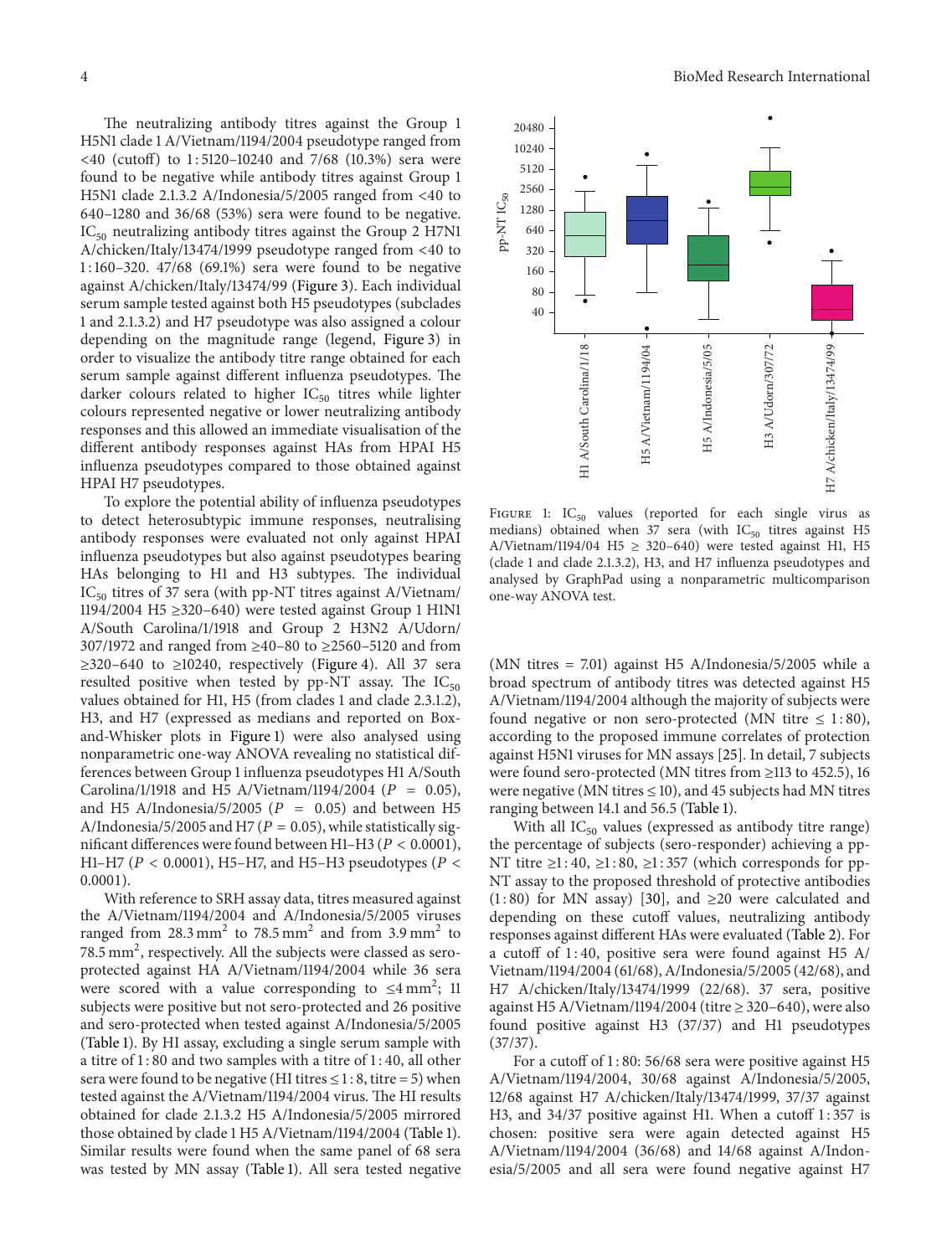Table 1: Panel of human sera tested by three diferent serological assays: SRH, HI and MN. For each assay, H5N1 strains belonging to clade 1 (A/Vietnam/1194/04) and clade 2.1.3.2 (A/Indonesia/5/05) were used. Anti-H5N1 responses were expressed as antibody titres for HI and MN assays while for SRH, the area of haemolysis  $(mm<sup>2</sup>)$  is reported.

| Id number                                    | ${\rm SRH}$ area ${\rm mm}^2$<br>anti-H5N1<br>A/Vietnam/1194/04 A/Indonesia/5/05 | ${\rm SRH}$ area ${\rm mm}^2$<br>anti-H5N1 | HI TITRE<br>anti-H5N1<br>A/Vietnam/1194/04 | HI TITRE<br>anti-H5N1<br>A/Indonesia/5/05 | MN TITRE<br>anti-H5N1<br>A/Vietnam/1194/04 A/Indonesia/5/05 | MN TITRE<br>anti-H5N1 |
|----------------------------------------------|----------------------------------------------------------------------------------|--------------------------------------------|--------------------------------------------|-------------------------------------------|-------------------------------------------------------------|-----------------------|
|                                              | <b>SRH</b>                                                                       |                                            | HI                                         |                                           | $\ensuremath{\text{MN}}$                                    |                       |
| $\ensuremath{\mathrm{SI}}\xspace\text{-}101$ | 28.274                                                                           | 28.274                                     | 5                                          | 5                                         | 7.071                                                       | 7.071                 |
| $\ensuremath{\mathrm{SI}}\xspace\text{-}102$ | 28.274                                                                           | 25.967                                     | Serum not enough                           |                                           | Serum not enough Serum not enough                           | 7.071                 |
| $SI-103$                                     | 50.265                                                                           | 14.186                                     | $\mathfrak s$                              | $\mathbf 5$                               | 7.071                                                       | 7.071                 |
| $SI-104$                                     | 28.274                                                                           | 28.274                                     | 5                                          | 5                                         | 452.548                                                     | 7.071                 |
| $\text{SI-}105$                              | 63.617                                                                           | 78.540                                     | 5                                          | 5                                         | 5.000                                                       | 7.071                 |
| $SI-106$                                     | 63.617                                                                           | 50.265                                     | 5                                          | 5                                         | 56.569                                                      | 7.071                 |
| $\rm SI$ -111 $\,$                           | 78.540                                                                           | 56.745                                     | 5                                          | 5                                         | 5.000                                                       | 7.071                 |
| $SI-112$                                     | 50.265                                                                           | 44.179                                     | 5                                          | 5                                         | 28.284                                                      | 7.071                 |
| SI-113                                       | 38.485                                                                           | 3.997                                      | 5                                          | 5                                         | 28.284                                                      | 7.071                 |
| $SI-115$                                     | 50.265                                                                           | 12.566                                     | 5                                          | 5                                         | 5.000                                                       | 7.071                 |
| $\text{SI-117}$                              | 50.265                                                                           | 50.265                                     | 5                                          | 5                                         | 28.284                                                      | 7.071                 |
| $SI-120$                                     | 63.617                                                                           | 12.566                                     | 5                                          | 5                                         | 452.548                                                     | 7.071                 |
| $SI-121$                                     | 78.540                                                                           | 12.566                                     | 5                                          | 5                                         | 5.000                                                       | 7.071                 |
| $SI-122$                                     | 50.265                                                                           | 25.967                                     | 5                                          | 5                                         | 56.569                                                      | 7.071                 |
| $SI-123$                                     | 38.485                                                                           | 33.183                                     | 5                                          | 5                                         | 28.284                                                      | 7.071                 |
| $SI-124$                                     | 28.274                                                                           | 12.566                                     | 5                                          | 5                                         | 14.142                                                      | 7.071                 |
| $SI-125$                                     | 28.274                                                                           | 23.758                                     | 5                                          | 5                                         | 28.284                                                      | 7.071                 |
| $SI-126$                                     | 38.485                                                                           | 9.621                                      | 5                                          | 5                                         | 7.071                                                       | 7.071                 |
| $SI-127$                                     | 50.265                                                                           | 63.617                                     | 5                                          | 5                                         | 7.071                                                       | 7.071                 |
| $SI-128$                                     | 38.485                                                                           | 44.179                                     | 5                                          | 5                                         | 56.569                                                      | 7.071                 |
| $SI-129$                                     | 38.485                                                                           | 56.745                                     | 5                                          | 5                                         | 28.284                                                      | 7.071                 |
| $SI-131$                                     | 63.617                                                                           | 3.997                                      | 5                                          | 5                                         | 28.284                                                      | 7.071                 |
| $SI-132$                                     | 50.265                                                                           | 50.265                                     | 5                                          | 5                                         | 7.071                                                       | 7.071                 |
| $SI-133$                                     | 28.274                                                                           | 33.183                                     | 5                                          | 5                                         | 28.284                                                      | 7.071                 |
| $SI-134$                                     | 38.485                                                                           | 33.183                                     | 5                                          | 5                                         | 14.142                                                      | 7.071                 |
| $SI-137$                                     | 28.274                                                                           | 3.997                                      | Serum not enough                           |                                           | Serum not enough Serum not enough                           | 7.071                 |
| $\ensuremath{\mathrm{SI}}\xspace\text{-}138$ | 28.274                                                                           | 38.485                                     | Serum not enough                           |                                           | Serum not enough Serum not enough                           | 7.071                 |
| SI-139                                       | 38.485                                                                           | 56.745                                     | Serum not enough                           | Serum not enough                          | 56.569                                                      | 7.071                 |
| $SI-140$                                     | 28.274                                                                           | 3.997                                      | 5                                          | 5                                         | 28.284                                                      | 7.071                 |
| $SI-141$                                     | 50.265                                                                           | 3.997                                      | $\mathfrak s$                              | $\mathfrak s$                             | 7.071                                                       | 7.071                 |
| SI-142                                       | 28.274                                                                           | 3.997                                      | 5                                          | 5                                         | Serum not enough                                            | 7.071                 |
| $SI-143$                                     | 50.265                                                                           | 3.997                                      | 5                                          | $\mathfrak s$                             | 28.284                                                      | 7.071                 |
| SI-144                                       | 63.617                                                                           | 3.997                                      | 5                                          | 5                                         | 56.569                                                      | 7.071                 |
| $SI-145$                                     | 50.265                                                                           | 7.069                                      | 5                                          | 5                                         | 28.284                                                      | 7.071                 |
| SI-146                                       | 28.274                                                                           | 44.179                                     | 5                                          | 5                                         | 56.569                                                      | 7.071                 |
| $\text{SI-147}$                              | 28.274                                                                           | 3.997                                      | 5                                          | 5                                         | 28.284                                                      | 7.071                 |
| $SI-148$                                     | 28.274                                                                           | 3.997                                      | 5                                          | 5                                         | 56.569                                                      | 7.071                 |
| SI-149                                       | 38.485                                                                           | 3.997                                      | 5                                          | 5                                         | 113.137                                                     | 7.071                 |
| $SI-150$                                     | 50.265                                                                           | 3.997                                      | 5                                          | 5                                         | 56.569                                                      | 7.071                 |
| $SI-151$                                     | 28.274                                                                           | 12.566                                     | 5                                          | 5                                         | 14.142                                                      | 7.071                 |
| $S$ I-152                                    | 38.485                                                                           | 3.997                                      | 5                                          | 5                                         | 14.142                                                      | 7.071                 |
| $SI-153$                                     | 28.274                                                                           | 7.069                                      | 5                                          | 5                                         | 14.142                                                      | 7.071                 |
| $SL-155$                                     | 38.485                                                                           | 12.566                                     | 40                                         | 5                                         | 7.071                                                       | 7.071                 |
| $SI-156$                                     | 28.274                                                                           | 3.997                                      | 5                                          | 5                                         | 28.284                                                      | 7.071                 |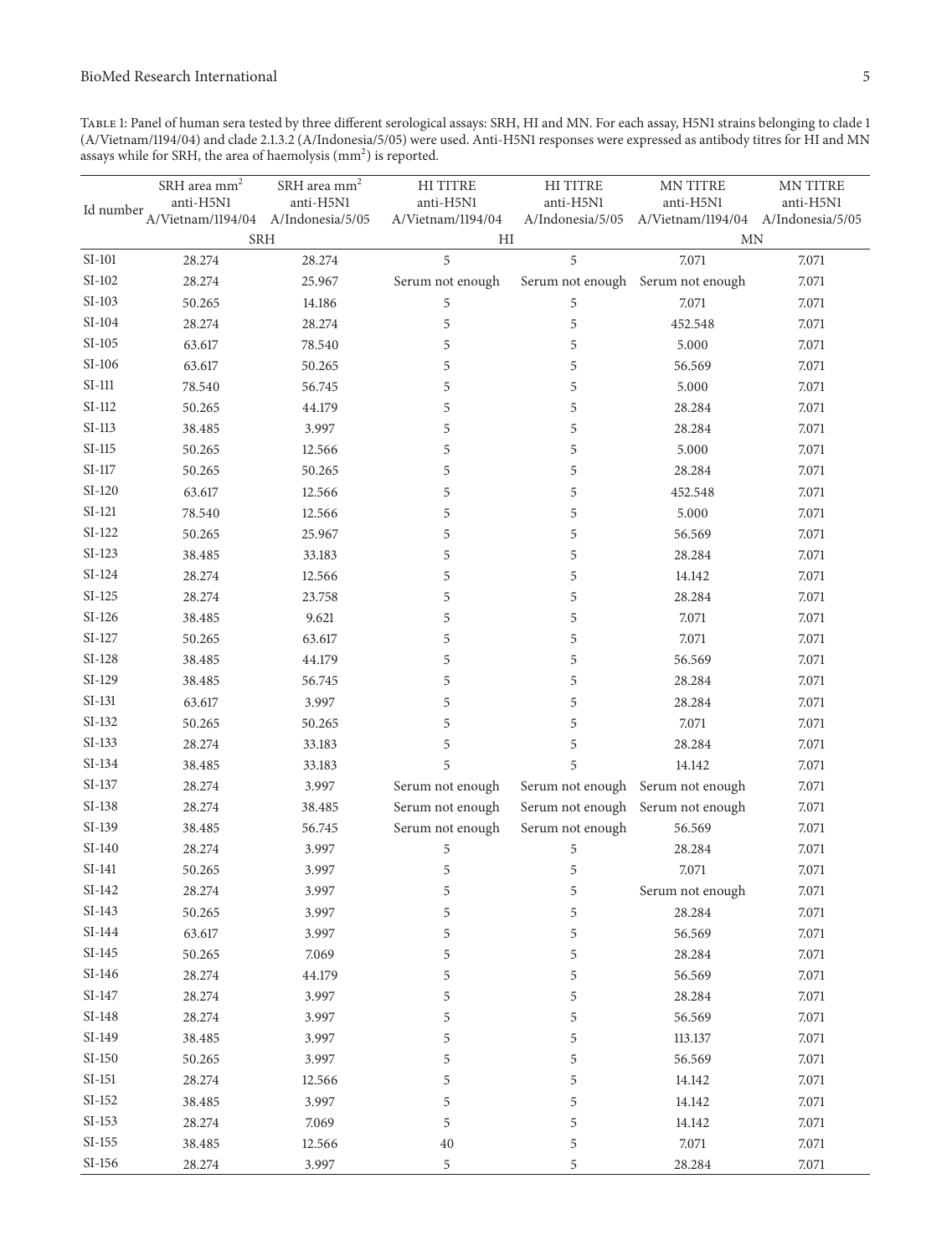|           | SRH area mm <sup>2</sup><br>anti-H5N1 | SRH area mm <sup>2</sup><br>anti-H5N1 | <b>HITITRE</b><br>anti-H5N1 | <b>HITITRE</b><br>anti-H5N1 | <b>MN TITRE</b><br>anti-H5N1       | <b>MN TITRE</b><br>anti-H5N1 |
|-----------|---------------------------------------|---------------------------------------|-----------------------------|-----------------------------|------------------------------------|------------------------------|
| Id number | A/Vietnam/1194/04                     | A/Indonesia/5/05                      | A/Vietnam/1194/04           | A/Indonesia/5/05            | A/Vietnam/1194/04 A/Indonesia/5/05 |                              |
|           | <b>SRH</b>                            |                                       | HI                          |                             | <b>MN</b>                          |                              |
| SI-157    | 28.274                                | 3.997                                 | 5                           | 5                           | 14.142                             | 7.071                        |
| SI-158    | 50.265                                | 7.069                                 | 40                          | 5                           | 7.071                              | 7.071                        |
| SI-159    | 28.274                                | 12.566                                | 5                           | 5                           | 56.569                             | 7.071                        |
| SI-160    | 28.274                                | 3.997                                 | 5                           | 5                           | 56.569                             | 7.071                        |
| SI-161    | 50.265                                | 3.997                                 | 5                           | 5                           | 28.284                             | 7.071                        |
| $SI-162$  | 28.274                                | 3.997                                 | 5                           | 5                           | 7.071                              | 7.071                        |
| $SI-163$  | 28.274                                | 3.997                                 | 5                           | 5                           | 28.284                             | 7.071                        |
| SI-164    | 38.485                                | 3.997                                 | 5                           | 5                           | 113.137                            | 7.071                        |
| $SI-165$  | 28.274                                | 63.617                                | 5                           | 5                           | 113.137                            | 7.071                        |
| SI-166    | 28.274                                | 3.997                                 | 5                           | 5                           | 56.569                             | 7.071                        |
| $SI-167$  | 28.274                                | 3.997                                 | 5                           | 5                           | 56.569                             | 7.071                        |
| SI-168    | 63.617                                | 3.997                                 | 5                           | 5                           | 56.569                             | 7.071                        |
| SI-169    | 50.265                                | 3.997                                 | 5                           | 5                           | 56.569                             | 7.071                        |
| SI-170    | 38.485                                | 3.997                                 | 5                           | 5                           | 56.569                             | 7.071                        |
| SI-171    | 28.274                                | 3.997                                 | 5                           | 5                           | 7.071                              | 7.071                        |
| SI-172    | 28.274                                | 3.997                                 | 5                           | 5                           | 28.284                             | 7.071                        |
| SI-173    | 38.485                                | 3.997                                 | 5                           | 5                           | 28.284                             | 7.071                        |
| SI-174    | 50.265                                | 3.997                                 | 80                          | 5                           | 113.137                            | 7.071                        |
| SI-175    | 50.265                                | 3.997                                 | 5                           | 5                           | 28.284                             | 7.071                        |
| SI-176    | 28.274                                | 3.997                                 | 5                           | 5                           | 113.137                            | 7.071                        |
| SI-177    | 38.485                                | 3.997                                 | 5                           | 5                           | 56.569                             | 7.071                        |
| SI-178    | 28.274                                | 3.997                                 | 5                           | 5                           | 56.569                             | 7.071                        |

TABLE 1: Continued.

Table 2: Panel of 68 sera collected from Italian population between 1992 and 2007 and tested against H1, H5, H3, and H7 inluenza pseudotypes. Number of positive sera was scored based on diferent positive thresholds (also expressed as a percentage).

|             | A/Vietnam/1194/04 | A/Indonesia/5/05 | A/ck/Italy/13474/99 | A/Udorn/307/72 | A/South Carolina/1/18 |
|-------------|-------------------|------------------|---------------------|----------------|-----------------------|
|             | H5N1              | H5N1             | H7N1                | H3N2           | H1N1                  |
| 1:40        | 61/68             | 42/68            | 22/68               | 37/37          | 37/37                 |
| $cutoff^*$  | (88%)             | (62%)            | (32%)               | $(100\%)$      | $(100\%)$             |
| 1:80        | 56/68             | 30/68            | 12/68               | 37/37          | 34/37                 |
| $cutoff**$  | 82.3%             | 44.1%            | 17.6%               | 100%           | 92%                   |
| 1:357       | 36/68             | 14/68            | All negative        | 37/37          | 25/37                 |
| $cutoff***$ | 53%               | 20.5%            |                     | 100%           | 67.5%                 |
| $\geq$ 20   | 67/68             | 44/68            | 53/68               | 37/37          | 37/37                 |
| $cutoff***$ | $(98.5\%)$        | (65%)            | (78%)               | 100%           | 100%                  |

<sup>∗</sup>HI positive cut-of which deines sero-protection in adults for seasonal vaccines [25].

∗∗Proposed positive threshold for MN assay used to test human sera against HPAI strains [41].

∗∗∗Corresponds for pp-NT assay to the proposed threshold of 1 : 80 for MN assay as previously shown [30].

∗∗∗∗Positive cut-of suggested for the study of hetero-subtypic antibody responses by using inluenza pseudotyped particles [14].

pseudotypes. Sera tested against H3 were all positive while 25/37 sera were positive against H1 pseudotypes when the same cutoff was used  $(1:357)$ . Additionally, a further cutoff  $(\geq 20)$  was included based on a previous study where influenza pseudotypes have been employed for detecting heterosubtypic responses [14] and resulted in a higher number of positive sera against all strains: 67/68 for H5 A/Vietnam/ 1194/2004, 44/68 for A/Indonesia/5/2005, 53/68 for H7

A/chicken/Italy/13474/1999, and 37/37 for both H1 and H3 strains (Table 2).

In order to assess whether the results obtained with the pp-NT assay relected those obtained with conventional serological assays (using H5 A/Vietnam/1194/2004), data were compared to those obtained by HI, SRH, and MN assays (using the corresponding H5 A/Vietnam/1194/2004 strain). Pearson's correlation test was performed to measure the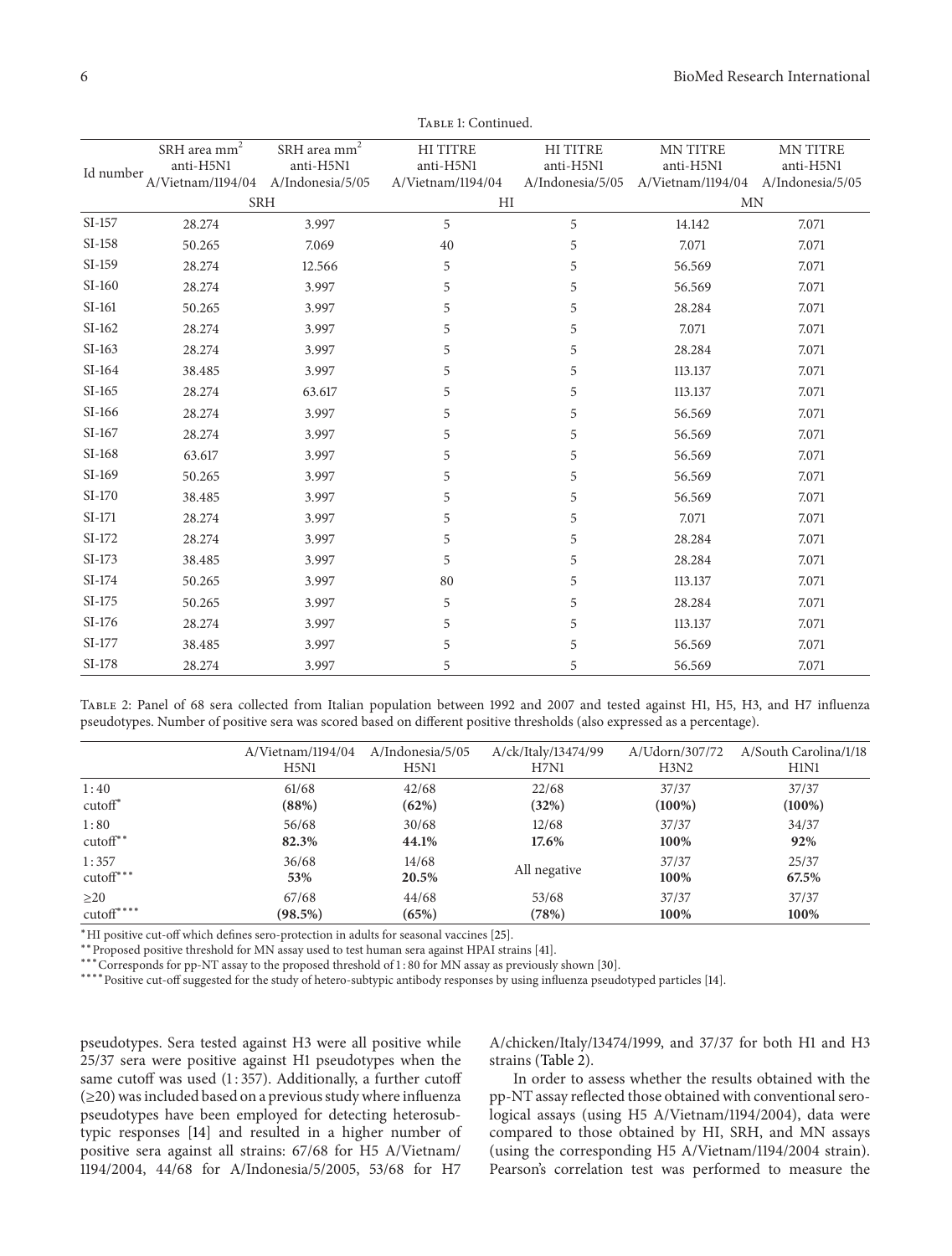

Figure 2: (a) Comparison of SRH assay versus pp-NT assay for antibody responses against the A/Vietnam/1194/04 antigen. SRH titres expressed as diameter of haemolysis (in mm<sup>2</sup>) are plotted on the X-axis. SRH titres > 25 mm<sup>2</sup> are considered to be sero-protective and this cutoff is represented on the plot by a vertical dotted line.  $IC_{50}$  pseudotype neutralization titres expressed as the reciprocal of the serum dilution that results in a 50% inhibition of pseudotype virus entry are plotted on the Y-axis; (b) comparison of HI assay versus pp-NT assay for antibody responses against the A/Vietnam/1194/04 antigen. HI titres expressed as the reciprocal of the highest dilution causing complete inhibition of haemagglutination are plotted on the  $X$ -axis. IC<sub>50</sub> pseudotype neutralization titres expressed as the reciprocal of the serum dilution that results in a 50% inhibition of pseudotype virus entry are plotted on the Y-axis; (c) comparison of MN assay versus pseudotypebased neutralization assay for antibody responses against the A/Vietnam/1194/04 antigen. he vertical dashed lines indicate the value of MN log 10 titre = 1.9 (corresponding to a titre of 1 : 80) and the proposed threshold of protective antibodies; horizontal dashed line indicates the corresponding value of pp-NT log 10 titre  $= 2.55$  (corresponding to a titre of 1:357).

significance of the correlations with all data obtained from the panel of 68 sera. When results from pp-NT assay were compared to those obtained from SRH assay, no correlation was observed although both assays detected positive responses (SRH areas >  $25 \text{ mm}^2$  and pp-NT proposed cutoff > 40) (Figure 2); therefore, both assays were able to detect antibody responses against the analogous HPAI H5 strain.

Diferent serological results were obtained with pp-NT and HI assay where no correlation between assays was found but, unlike the situation with SRH, predominantly negative responses were detected as shown in Figure 2. Finally the result of the analysis (which compares pp-NT titres and MN titres) revealed no statistically significant correlation between antibody titres obtained with pp-NT and those obtained by MN (Figure 2). As described previously, the majority of sera were negative by MN compared to the positive responses detected by pp-NT assay.

#### 5. Discussions and Conclusions

In this study, preexisting serological cross-reactivity against HPAI inluenza viruses in human populations has been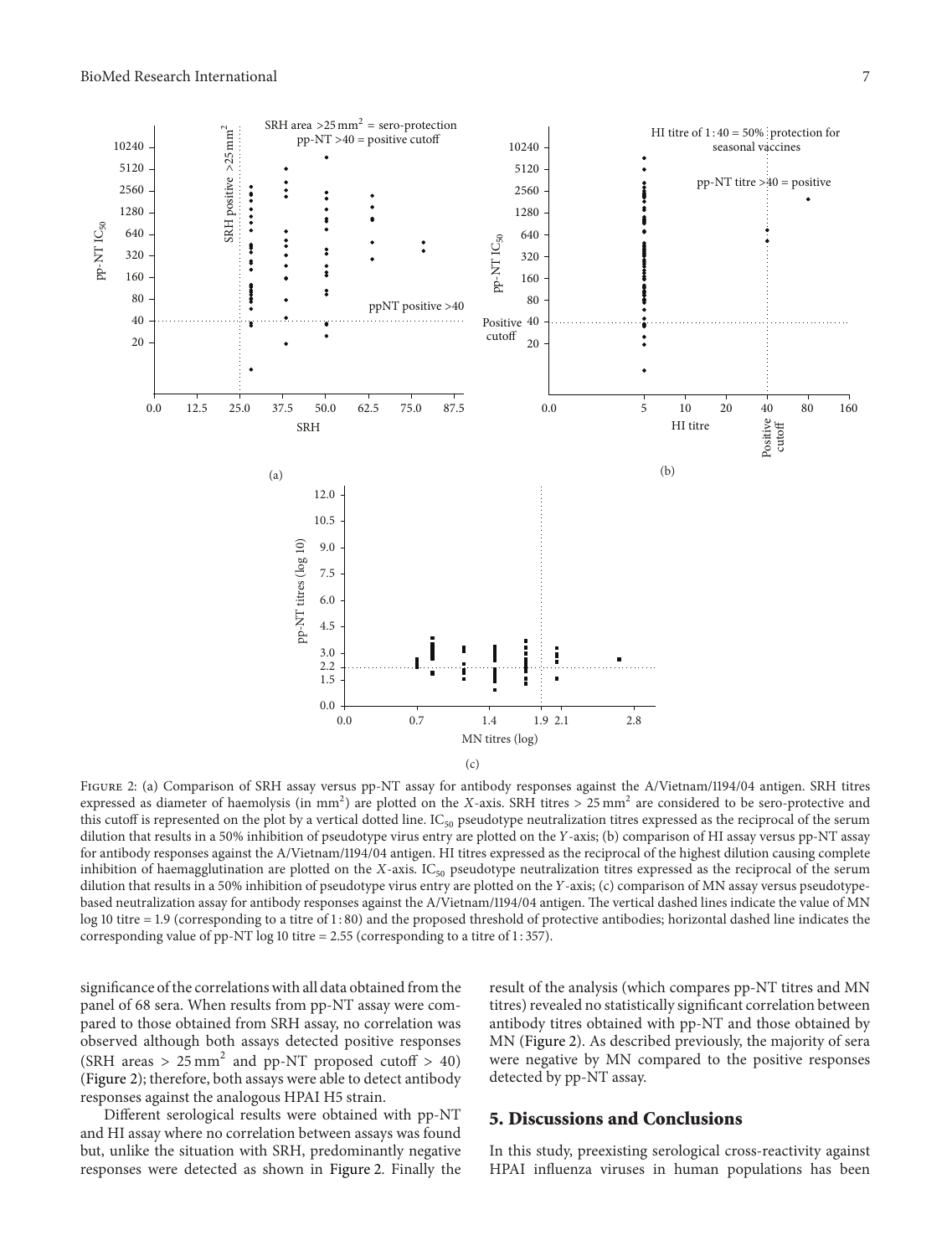evaluated using a comparative serology approach. Initially, lentiviral pseudotypes have been used to investigate the neutralizing antibody responses against HPAI inluenza viruses belonging to subtype H5 (clade 1 H5N1 A/Vietnam/1194/2004 and clade 2.1.3.2 H5N1 A/Indonesia/5/2005) and subtype H7 (H7N1 A/chicken/Italy/134734/1999) and were employed for the screening of human sera collected from 1992 to 2007 in the Italian population [36].

he use of H5 and H7 inluenza pseudotypes allowed the measurement of neutralizing antibody responses against two antigenically distinct HPAI HAs (belonging to HA Group 1 and 2). The individual components employed for the construction of the pseudotypes used for this assay have been chosen from a set of interchangeable plasmids many of which we have used for serological assay development previously [32, 33]. Because this study aimed to look at the composite nature of neutralizing antibodies responses against diferent inluenza HAs and possibly detect antibody responses against the HA globular head and HA stem region, the NA activity was provided by exogenous bacterial NA. Therefore, influenza pseudotypes expressing HA only employed in this study did not take into consideration the contribution of anti-NA antibody responses. Due to a logistical difficulty of obtaining a panel of true negative sera (from 1-year-old children, gathered by laboratory analyses in 1965) previously used for the SRH assay [36], hyper-immune sheep and avian sera raised against H5 and H7 viruses were employed as controls and they efectively neutralized cognate clade pseudotypes. This demonstrated a lack of antigenic cross-reactivity between these two subtypes being consistent with the HAs of H5 and H7 viruses belonging to two separate groups (Groups 1 and 2) and based on phylogenetic relationship analysis of currently described HA subtypes [42]. It was known that antibodies present in these hyper-immune sera were predominantly haemagglutination inhibition (HI) competent antibodies [43] that target the globular head of HA, thus inhibiting pseudotype entry into 293T/17 cells.

A comparative serology approach was undertaken by us for a prior study [30] where it was shown that in the context of a prepandemic vaccine trial, the pp-NT assay and the SRH assay exhibit significant correlation ( $r = 0.70$ ,  $n = 226$ ), which was also seen with HI ( $r = 0.73$ ) and MN ( $r = 0.78$ ). In order to determine if a similar degree of correlation can be obtained when these serological assays (SRH, pp-NT, HI, and MN assays) are employed for the study of antibody responses against A/Vietnam/1194/2004 in human subjects that have neither been vaccinated with a prepandemic H5N1 vaccine and that are unlikely to have ever been exposed to H5N1 viruses due to geographical locality (Italy), serum samples from Italian subjects that had previously been found positive by SRH against A/Vietnam/1194/2004 (titres > 25  $\mathrm{mm}^2$ ) were screened via pp-NT assay. Interestingly, the H5 antibody responses measured by the two assays in this context did not correlate as can be seen in Figure 2 where the plot showed that at each SRH point (28.3, 38.5, 50.3, 63.6, and 78.5 mm<sup>2</sup>) a wide range of pseudotype  $IC_{50}$  neutralization titres can be observed. As expected, similar results were observed when  $IC_{50}$  neutralization titres obtained when the same panel of sera was tested against HPAI H5 inluenza pseudotypes

belonging to diferent clade 2.1.2.3 (A/Indonesia/5/2005). Although a certain agreement was evidenced between SRH and pp-NT assays, the magnitude of antibody response was lower compared to that seen against H5 A/Vietnam/1194/ 2004 (as shown in Figures 3 and 4). Making direct comparisons between the two assays more complicated, SRH has been shown to detect not only antibody responses against the HA but also nonspecific antibody responses that are likely to have been elicited against NA and internal proteins such as NP and M [44, 45] whilst the pseudotypes used in this study do not have NA on their surface (unlike in the SRH) so any antibody responses detected using this assay are directed solely against the HA. However, results obtained when this panel of sera was tested using SRH and pp-NT assays suggested that a diferent mechanism of neutralization could be supported. In fact, when influenza pseudotypes were used, they have potentially detected antibody responses directed against epitopes not exposed on the HA globular head. Evidence for this was inferred by the marked absence of correlation when results obtained by pp-NT for both HPAI H5 strains were compared to those obtained by HI assay (Figure 2). The lack of correlation was further evidenced by the negative results obtained when the same panel of sera was used in an MN assay (Figure 2).

As previously shown, the detection of antibodies to avian influenza viruses in mammalian species using HI assay can be insensitive even in cases where experimental infection is confirmed by virus isolation  $[46, 47]$ . Therefore, the overall results of this comparative study could explain the extent of antibody responses obtained from the diferent serological assays (particularly HI and pp-NT). Considering the MN assay as the more sensitive test in detecting human antibodies to H5N1 virus in infected individuals [28], the total absence of antibody responses detected against A/Indonesia/5/2005 in this study cannot be simply justified by the assumption that the HAs on inluenza pseudotypes are more accessible to neutralizing antibodies compared to the wild-type virus used in MN assay [31, 32]. Perhaps, one possible explanation could be sought in the MN method used in the reference laboratory as diferences have been observed in other studies when virus neutralization was detected by ELISA in viral infected cells (using antibodies against NP), as opposed to the observation of viral cytopathic effect. Thus, aiming to further characterize the nature of these serological profiles obtained using the pp-NT assay, inluenza pseudotypes bearing HA from HPAI H7 strains were also employed. The heterosubtypic antibody response as measured by this neutralization assay was found to be significantly higher against the Group 1 H5 pseudotype virus than against the Group 2 H7 pseudotype virus as shown in Figure 3. In 47/68 sera, no neutralizing antibody response was detected by the pseudotype assay against H7, and for the sera that were found positive against H7 titres were relatively low when tested by pp-NT. The assay described in this study consists of two serological antigens belonging to different HA Groups. The Group 1 subtype H5 shares a conserved HA stalk domain with H1, which also belongs to Group 1. The Group 2 subtype H7 shares a conserved HA stalk domain with H3. Both H1 and H3 viruses circulate continuously within the human population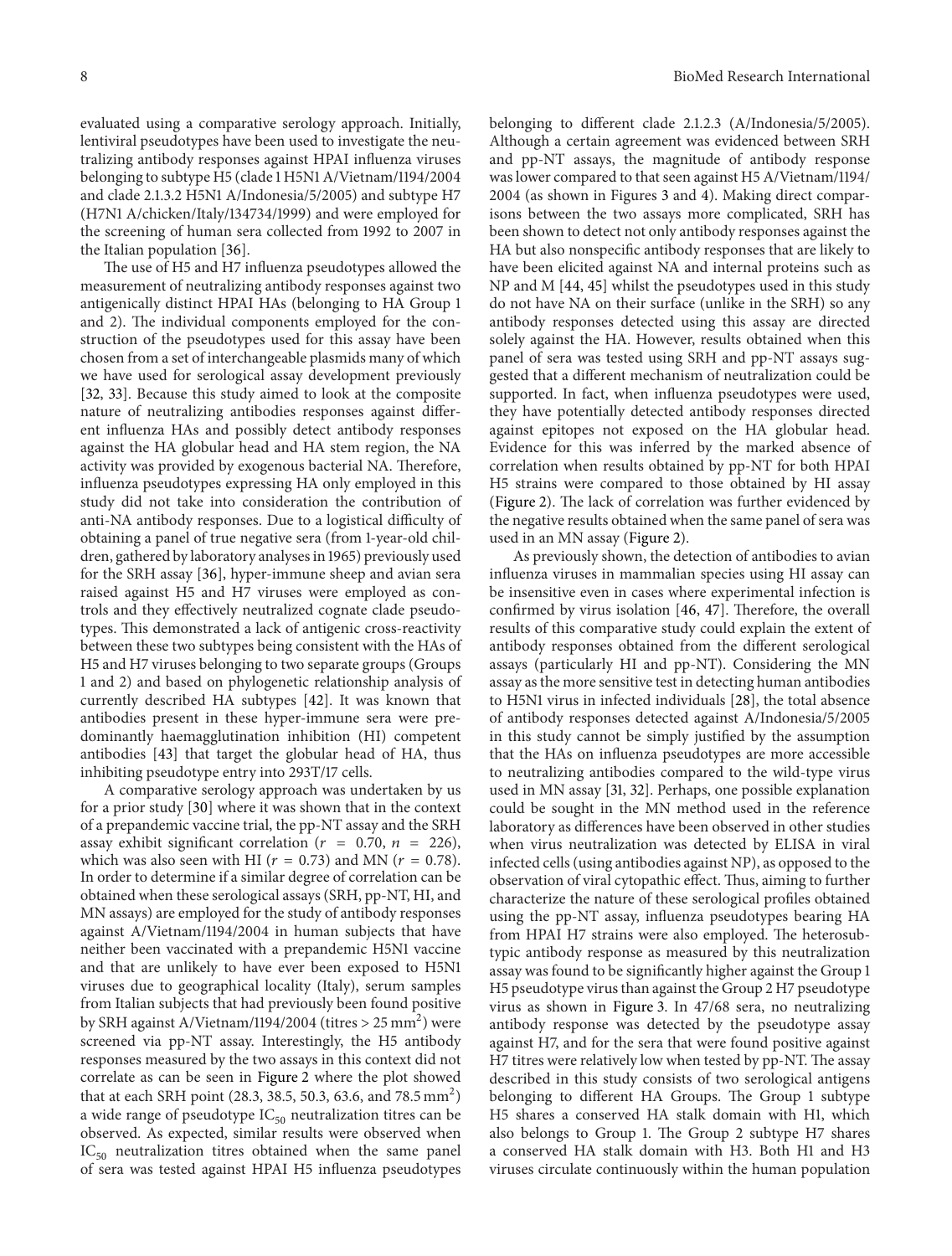| Id<br>number | $IC_{50}$ anti-H5N1<br>A/Vietnam/1194/04<br>clade 1 | $IC_{50}$ anti-H5N1<br>A/Indonesia/5/05<br>clade 2.1.3.2 | $IC_{50}$ anti-H7N1<br>A/ck/Italy/13474/99 | Id<br>number         | $IC_{50}$ anti-H5N1<br>A/Vietnam/1194/04<br>clade 1 | $IC_{50}$ anti-H5N1<br>A/Indonesia/5/05<br>clade 2.1.3.2 | $IC_{50}$ anti-H7N1<br>A/ck/Italy/13474/99 |
|--------------|-----------------------------------------------------|----------------------------------------------------------|--------------------------------------------|----------------------|-----------------------------------------------------|----------------------------------------------------------|--------------------------------------------|
|              | $pp-NTIC_{50}$                                      |                                                          |                                            |                      | $pp-NTIC_{50}$                                      |                                                          |                                            |
| SI-101       | 1280-2560                                           | 320-640                                                  | $80 - 160$                                 | $SI-144$             | 1280-2560                                           | <40                                                      | <40                                        |
| $SI-102$     | 2560-5120                                           | 640-1280                                                 | $80 - 160$                                 | $SI-145$             | $160 - 320$                                         | <40                                                      | <40                                        |
| $SI-103$     | 640-1280                                            | 320-640                                                  | $80 - 160$                                 | $\overline{SI}$ -146 | <40                                                 | <40                                                      | <40                                        |
| SI-104       | 320-640                                             | $80 - 160$                                               | <40                                        | SI-147               | $80 - 160$                                          | $160 - 320$                                              | $160 - 320$                                |
| SI-105       | $320 - 640$                                         | $160 - 320$                                              | <80                                        | $SI-148$             | $80 - 160$                                          | <40                                                      | <40                                        |
| SI-106       | 640-1280                                            | $80 - 160$                                               | <40                                        | $SI-149$             | $160 - 320$                                         | <40                                                      | <40                                        |
| $SI-111$     | 320-640                                             | $80 - 160$                                               | <40                                        | SI-150               | <40                                                 | <40                                                      | <40                                        |
| $SI-112$     | 1280-2560                                           | $80 - 160$                                               | $40 - 80$                                  | $SI-151$             | $80 - 160$                                          | <40                                                      | <40                                        |
| $SI-113$     | 2560-5120                                           | 320-640                                                  | $80 - 160$                                 | $SI-152$             | $40 - 80$                                           | <40                                                      | <40                                        |
| $SI-114$     | 640-1280                                            | $80 - 160$                                               | <40                                        | $SI-153$             | $160 - 320$                                         | $\leq 40$                                                | <40                                        |
| $SI-115$     | $160 - 320$                                         | <40                                                      | <40                                        | $\overline{SI}$ -155 | 320-640                                             | <40                                                      | <40                                        |
| $SI-117$     | 1280-2560                                           | 320-640                                                  | $40 - 80$                                  | $SI-156$             | <40                                                 | <40                                                      | <40                                        |
| $SI-120$     | 640-1280                                            | 320-640                                                  | <40                                        | $SI-157$             | $80 - 160$                                          | <40                                                      | <40                                        |
| $SI-121$     | 320-640                                             | $40 - 80$                                                | <40                                        | $SI-158$             | 640-1280                                            | <40                                                      | <40                                        |
| $SI-122$     | $80 - 160$                                          | <40                                                      | $80 - 160$                                 | SI-159               | 640-1280                                            | <40                                                      | <40                                        |
| $SI-123$     | 1280-2560                                           | 320-640                                                  | $40 - 80$                                  | SI-160               | 320-640                                             | <40                                                      | <40                                        |
| $SI-124$     | 640-1280                                            | 320-640                                                  | $40 - 80$                                  | $\overline{SI}$ -161 | $80 - 160$                                          | <40                                                      | <40                                        |
| $SI-125$     | 1280-2560                                           | 320-640                                                  | <40                                        | $SI-162$             | $80 - 160$                                          | <40                                                      | <40                                        |
| $SI-126$     | 320-640                                             | $80 - 160$                                               | $80 - 160$                                 | $SI-163$             | $40 - 80$                                           | <40                                                      | <40                                        |
| $SI-127$     | 5120-10240                                          | <40                                                      | $160 - 320$                                | $\overline{SI}$ -164 | 320-640                                             | <40                                                      | <40                                        |
| $SI-128$     | 2560-5120                                           | 640-1280                                                 | $80 - 160$                                 | $SI-165$             | 320-640                                             | <40                                                      | <40                                        |
| SI-129       | 2560-5120                                           | 640-1280                                                 | $40 - 80$                                  | SI-166               | $80 - 160$                                          | $\overline{40}$                                          | <40                                        |
| $SI-131$     | 1280-2560                                           | $160 - 320$                                              | $40 - 80$                                  | $\overline{SI}$ -167 | $160 - 320$                                         | <40                                                      | <40                                        |
| $SI-132$     | 640-1280                                            | $160 - 320$                                              | 160-320                                    | $SI-168$             | $160 - 320$                                         | <40                                                      | <40                                        |
| $SI-133$     | 1280-2560                                           | 640-1280                                                 | $40 - 80$                                  | $SI-169$             | 320-640                                             | <40                                                      | <40                                        |
| $SI-134$     | 640-1280                                            | 320-640                                                  | <40                                        | $\overline{SI-170}$  | $80 - 160$                                          | <40                                                      | $80 - 160$                                 |
| SI-137       | $80 - 160$                                          | <40                                                      | <40                                        | SI-171               | $40 - 80$                                           | <40                                                      | <40                                        |
| $SI-138$     | $160 - 320$                                         | $80 - 160$                                               | <40                                        | SI-172               | $40 - 80$                                           | <40                                                      | <40                                        |
| $SI-139$     | $80 - 160$                                          | $40 - 80$                                                | <40                                        | $SI-173$             | $40 - 80$                                           | $80 - 160$                                               | <40                                        |
| SI-140       | 320-640                                             | 160-320                                                  | <40                                        | $SI-174$             | $160 - 320$                                         | <40                                                      | <40                                        |
| SI-141       | $320 - 640$                                         | $160 - 320$                                              | $80 - 160$                                 | $SI-175$             | <40                                                 | <40                                                      | <40                                        |
| SI-142       | 1280-2560                                           | 320-640                                                  | <40                                        | $SI-176$             | 640-1280                                            | <40                                                      | <40                                        |
| $SI-143$     | $80 - 160$                                          | <40                                                      | $40 - 80$                                  | $SI-177$             | <40                                                 | <40                                                      | <40                                        |
| SI-144       | 1280-2560                                           | <40                                                      | <40                                        | SI-178               | <40                                                 | <40                                                      | <40                                        |



FIGURE 3: Cross-reactivity antibody profiles of SRH positive human sera against a Group 1 clade 1 H5 and clade 2.1.3.2 H5 and Group 2 H7N1 H7 pseudotypes as measured using pseudotype-based neutralization assays. Antibody response colour chart showing the IC<sub>50</sub> neutralizing antibody titres of 68 sera with an SRH titre > 25 mm<sup>2</sup> measured against H5 and H7 pseudotypes. Individual end-point titres (as calculated using GraphPad) were split into 9 separate bands based on titre range and assigned an individual colour. Colour legend is reported on the bottom of the figure.

and are able to elicit broadly specific antistalk antibodies. Additionally, seasonal vaccination has been shown to elicit these antibodies [48] as well as primary infection in children [49]. As demonstrated by a precedent study where crossreactive anti-avian H5N1 inluenza neutralizing antibodies were found in normal "exposure-naïve" Australian blood donors [50], it is highly unlikely that the individuals sampled in this study had ever come into contact with HPAI H5 or H7 viruses or indeed antigenically related LPAI H5 or H7 viruses. herefore, it is postulated that this highly sensitive neutralization assay is measuring broadly specific antistalk antibodies that have been elicited via exposure to H1 and H3 viruses and/or antibodies that recognize highly conserved sequences located underneath the RBS of individual subtypes (especially H1N1, H3N2, and H5N1) [51]. This is supported by the HI data, which shows that the responses measured are unlikely to be directed against the globular head. If this is indeed

what is being measured, it suggests that H1 virus (Group 1) exposure is responsible for a more potent cross-reactive antibody response than H3 virus (Group 2) exposure. This can be explained by the fact that both H1 and H5 belong to the same Group 1 H1a Cluster (with H2 and H6), whereas H3 belongs to the H3 Cluster (with H4 and H14) and H7 belongs to the H7 Cluster (with H10 and H15) as described previously [10]. As the sera found sero-positive by SRH were also analyzed to remove nonspecific antibodies (these samples were adsorbed in a 1 : 1 volume mixture of A/New Caledonia/20/1999 H1N1 and A/California/7/2004 H3N2 viruses) and exclude any possible cross-reactivity [36], the serum samples found positive by pp-NT assay were tested not only against H5 and H7 subtypes but also against H1 (H1N1 A/South Carolina/1/1918) and H3 (H3N2 A/Udorn/307/1972) inluenza pseudotypes so that additional information could be obtained from this panel of sera (Figure 4). As expressed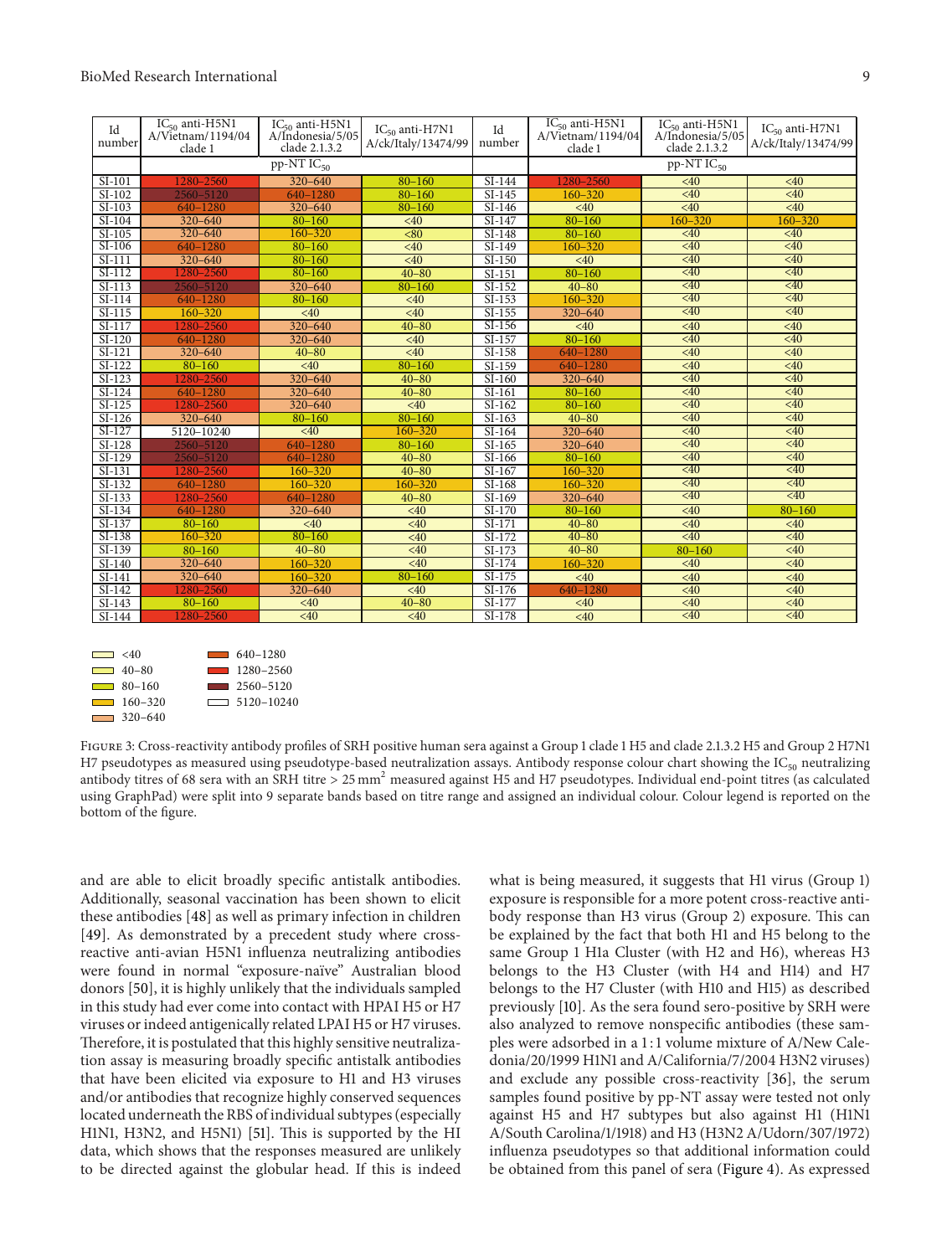| Id<br>number | $IC_{50}$ anti-H5N1<br>A/Vietnam/1194/04<br>clade 1 | $IC_{50}$ anti-H5N1<br>A/Indonesia/5/05<br>clade 2.1.3.2 | $IC_{50}$ anti-H7N1<br>A/ck/Italy/13474/99 | $IC_{50}$ anti-H3N2<br>A/Udorn/307/72 | $IC_{50}$ anti-H1N1<br>A/South Carolina/1/18 |  |  |  |
|--------------|-----------------------------------------------------|----------------------------------------------------------|--------------------------------------------|---------------------------------------|----------------------------------------------|--|--|--|
|              | $pp-NTIC_{50}$                                      |                                                          |                                            |                                       |                                              |  |  |  |
| $SI-101$     | 1280-2560                                           | $320 - 640$                                              | $80 - 160$                                 | 2560-5120                             | $160 - 320$                                  |  |  |  |
| $SI-102$     | $2560 - 5120$                                       | 640-1280                                                 | $80 - 160$                                 | 2560-5120                             | $160 - 320$                                  |  |  |  |
| $SI-103$     | 640-1280                                            | $320 - 640$                                              | $80 - 160$                                 | 5120-10240                            | 640-1280                                     |  |  |  |
| SI-104       | 320-640                                             | $80 - 160$                                               | <40                                        | 1280-2560                             | 320-640                                      |  |  |  |
| $SI-105$     | $320 - 640$                                         | $160 - 320$                                              | < 80                                       | 5120-10240                            | 320-640                                      |  |  |  |
| $SI-106$     | 640-1280                                            | $80 - 160$                                               | <40                                        | 2560-5120                             | $160 - 320$                                  |  |  |  |
| $SI-111$     | 320-640                                             | $80 - 160$                                               | <40                                        | 2560-5120                             | 640-1280                                     |  |  |  |
| $SI-112$     | 1280-2560                                           | $80 - 160$                                               | $40 - 80$                                  | 5120-10240                            | 1280-2560                                    |  |  |  |
| $SI-113$     | 2560-5120                                           | 320-640                                                  | $80 - 160$                                 | 1280-2560                             | 1280-2560                                    |  |  |  |
| $SI-114$     | 640-1280                                            | $80 - 160$                                               | <40                                        | 640-1280                              | $40 - 80$                                    |  |  |  |
| $SI-117$     | 1280-2560                                           | $320 - 640$                                              | $40 - 80$                                  | 2560-5120                             | 1280-2560                                    |  |  |  |
| $SI-120$     | 640-1280                                            | 320-640                                                  | <40                                        | 640-1280                              | 1280-2560                                    |  |  |  |
| $SI-121$     | 320-640                                             | $40 - 80$                                                | <40                                        | 1280-2560                             | $40 - 80$                                    |  |  |  |
| $SI-123$     | 1280-2560                                           | $320 - 640$                                              | $40 - 80$                                  | 5120-10240                            | 640-1280                                     |  |  |  |
| $SI-124$     | $640 - 1280$                                        | 320-640                                                  | $40 - 80$                                  | 1280-2560                             | $320 - 640$                                  |  |  |  |
| $SI-125$     | 1280-2560                                           | 320-640                                                  | <40                                        | 5120-10240                            | 320-640                                      |  |  |  |
| $SI-126$     | $320 - 640$                                         | $80 - 160$                                               | $80 - 160$                                 | 1280-2560                             | 640-1280                                     |  |  |  |
| $SI-127$     | 5120-10240                                          | <40                                                      | $160 - 320$                                | 2560-5120                             | 640-1280                                     |  |  |  |
| $SI-128$     | 2560-5120                                           | 640-1280                                                 | $80 - 160$                                 | 2560-5120                             | 640-1280                                     |  |  |  |
| $SI-129$     | 2560-5120                                           | 640-1280                                                 | $40 - 80$                                  | 5120-10240                            | 640-1280                                     |  |  |  |
| $SI-131$     | 1280-2560                                           | $160 - 320$                                              | $40 - 80$                                  | 1280-2560                             | 2560-5120                                    |  |  |  |
| $SI-132$     | 640-1280                                            | $160 - 320$                                              | $160 - 320$                                | 2560-5120                             | $160 - 320$                                  |  |  |  |
| $SI-133$     | 1280-2560                                           | 640-1280                                                 | $40 - 80$                                  | >10240                                | $320 - 640$                                  |  |  |  |
| $SI-134$     | $640 - 1280$                                        | $320 - 640$                                              | <40                                        | 1280-2560                             | 320-640                                      |  |  |  |
| $SI-140$     | $320 - 640$                                         | $160 - 320$                                              | <40                                        | 1280-2560                             | $320 - 640$                                  |  |  |  |
| $SI-141$     | $320 - 640$                                         | $160 - 320$                                              | $80 - 160$                                 | 640-1280                              | $80 - 160$                                   |  |  |  |
| $SI-142$     | 1280-2560                                           | $320 - 640$                                              | <40                                        | 5120-10240                            | 640-1280                                     |  |  |  |
| $SI-143$     | $80 - 160$                                          | <40                                                      | $40 - 80$                                  | 320-640                               | $320 - 640$                                  |  |  |  |
| $SI-144$     | 1280-2560                                           | <40                                                      | <40                                        | 1280-2560                             | $160 - 320$                                  |  |  |  |
| $SI-155$     | 320-640                                             | <40                                                      | <40                                        | 2560-5120                             | 1280-2560                                    |  |  |  |
| $SI-158$     | 640-1280                                            | <40                                                      | <40                                        | 1280-2560                             | 640-1280                                     |  |  |  |
| $SI-159$     | 640-1280                                            | <40                                                      | <40                                        | 2560-5120                             | 1280-2560                                    |  |  |  |
| $SI-160$     | 320-640                                             | <40                                                      | <40                                        | 2560-5120                             | $160 - 320$                                  |  |  |  |
| $SI-161$     | $80 - 160$                                          | <40                                                      | <40                                        | 1280-2560                             | $40 - 80$                                    |  |  |  |
| $SI-164$     | 320-640                                             | <40                                                      | <40                                        | 2560-5120                             | $160 - 320$                                  |  |  |  |
| $SI-165$     | 320-640                                             | <40                                                      | <40                                        | 640-1280                              | 320-640                                      |  |  |  |
| $SI-176$     | 640-1280                                            | <40                                                      | <40                                        | 640-1280                              | $320 - 640$                                  |  |  |  |

FIGURE 4: Cross-reactivity antibody profiles of SRH positive human sera against Group 1 H5 (A/Vietnam/1194/04, A/Indonesia/5/05) and H1 (A/SouthCarolina/1/18) and Group 2 H7 (A/chicken/Italy/13474/99) and H3 (A/Udorn/307/72) pseudotypes as measured using pseudotypebased neutralization assays. Antibody response colour chart showing the  $IC_{50}$  neutralizing antibody titres of 37 sera with an SRH titre > 25 mm<sup>2</sup> measured against H1, H3, H5, and H7 pseudotypes. Individual end-point titres (as calculated using GraphPad) were split into 9 separate bands based on titre range and assigned an individual colour.

by the percentage of positive sera (Figure 4), it was clear that the percentage of antibody positive responses against H1 and H3 pseudotypes were significantly higher than those seen for H5 and H7 (with 100% positive sera when tested against H3 independently of the positive cutoff chosen), and the neutralization pattern mirrored the phylogenetic relationship (similar magnitude of responses for H1 and H5 subtypes compared to H3 subtype). The antibody responses against H3 pseudotypes were signiicantly higher, however, previous studies have also demonstrated the presence of neutralizing activity against pandemic H1N1 and H5N1 pseudotyped viruses [34, 42]. Based on the serology data presented in this study, it is evident that further comparative serology studies are warranted to elucidate the nature of the heterosubtypic antibody responses elicited in these patients. Although results obtained by pp-NT assay correlated significantly with those

obtained by HI and MN assays when testing avian sera [32] and the pp-NT assay was also reported to be more sensitive than classical MN when employed for the screening of sera from human subjects vaccinated against H5N1 [30], the positive threshold for pp-NT assays is still undefined and this makes it problematic to evaluate the reproducibility of diferent serological assays.

Since one of the purposes of this study was to understand if heterosubtypic antibody responses can be detected using inluenza pseudotypes as serological tools as shown in a previous study [14], titres between 20 and 80 were taken into consideration. However, using the suggested positive cutof for pp-NT assay of 1:357 [30] instead of those used to define a positive result or sero-protection by other serological assays, the serological outcome was noticeably changed for sera tested against HPAI H7 pseudotypes (Table 2). Although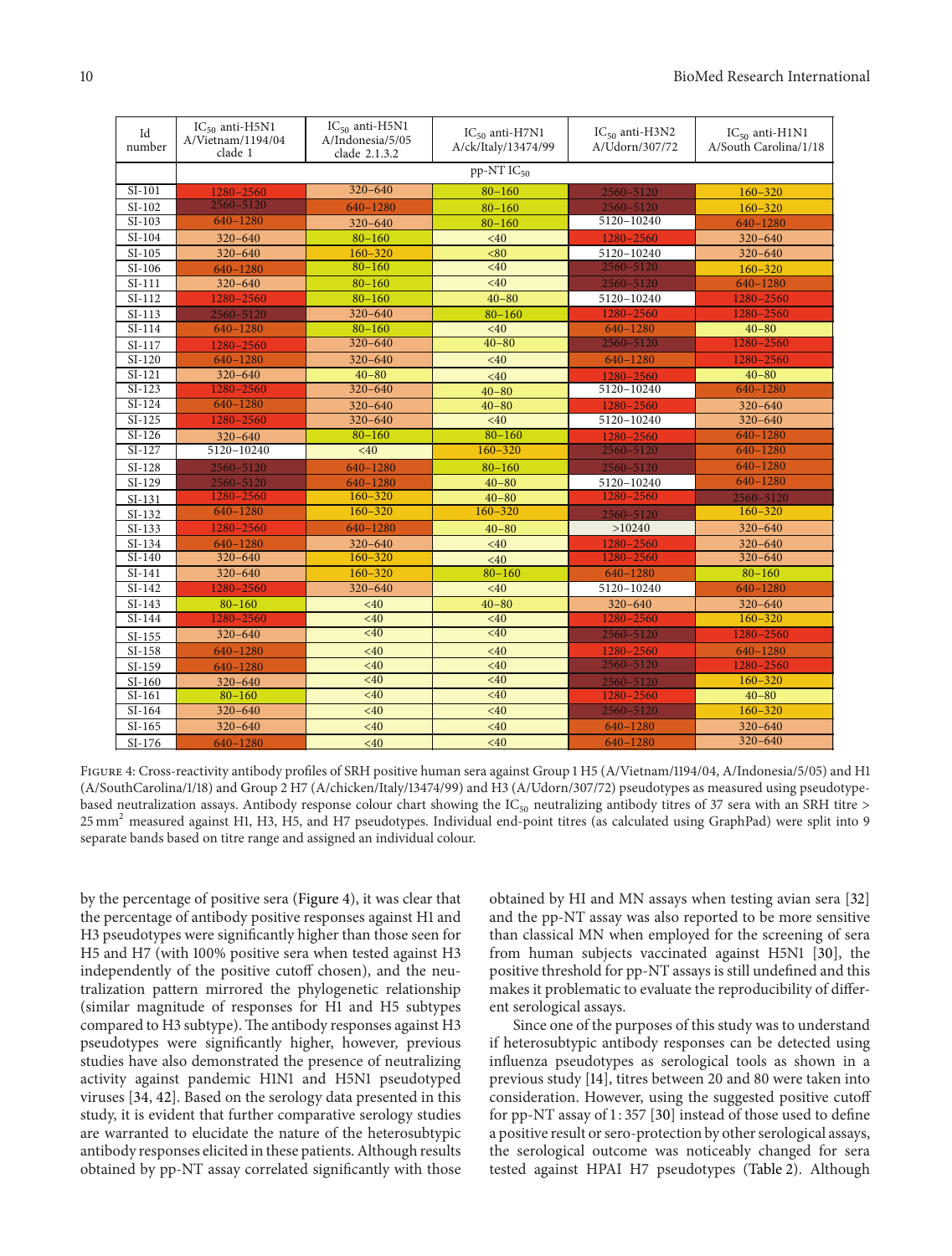the majority of sera scored positive independently of the positive threshold used, the cutoff of 1:357 was unable to identify diferentiated responses for sera tested by HPAI H7 pseudotypes. Therefore, this first study demonstrated that future refinement and further validation of this assay are warranted for the sero-epidemiological study of human populations. Moreover, additional aspects need to be taken into consideration such as identification of proper assay-specific cutofs and internal/external controls, optimization of pseudotype titres, and availability of a more comprehensive library of inluenza pseudotypes.

### Conflict of Interests

The authors declare that there is no conflict of interests regarding the publication of this paper.

#### References

- [1] N. J. Cox, T. L. Brammer, and H. L. Regnery, "Influenza: global surveillance for epidemic and pandemic variants," European Journal of Epidemiology, vol. 10, no. 4, pp. 467–470, 1994.
- [2] V. Veguilla, K. Hancock, J. Schifer et al., "Sensitivity and specificity of serologic assays for detection of human infection with 2009 pandemic H1N1 virus in U.S. populations," Journal of Clinical Microbiology, vol. 49, no. 6, pp. 2210–2215, 2011.
- [3] K. A. Brokstad, R. J. Cox, D. Major, J. M. Wood, and L. R. Haaheim, "Cross-reaction but no avidity change of the serum antibody response ater inluenza vaccination," Vaccine, vol. 13, no. 16, pp. 1522–1528, 1995.
- [4] D. C. Powers and R. B. Belshe, "Vaccine-induced antibodies to heterologous inluenza A H1N1 viruses: efects of aging and 'original antigenic sin'," Journal of Infectious Diseases, vol. 169, no. 5, pp. 1125–1129, 1994.
- [5] J. L. Schulman and E. D. Kilbourne, "Induction of partial specific heterotypic immunity in mice by a single infection with influenza A virus," Journal of bacteriology, vol. 89, pp. 170-174, 1965.
- [6] R. A. Yetter, W. H. Barber, and P. A. Small Jr., "Heterotypic immunity to influenza in ferrets," Infection and Immunity, vol. 29, no. 2, pp. 650–653, 1980.
- [7] P. P. Heinen, E. A. de Boer-Luijtze, and A. T. Bianchi, "Respiratory and systemic humoral and cellular immune responses of pigs to a heterosubtypic inluenza A virus infection," Journal of General Virology, vol. 82, no. 11, pp. 2697–2707, 2001.
- [8] T. Han and W. A. Marasco, "Structural basis of inluenza virus neutralization," Annals of the New York Academy of Sciences, vol. 1217, no. 1, pp. 178–190, 2011.
- [9] D. C. Ekiert, G. Bhabha, M.-A. Elsliger et al., "Antibody recognition of a highly conserved inluenza virus epitope," Science, vol. 324, no. 5924, pp. 246–251, 2009.
- [10] J. Sui, W. C. Hwang, S. Perez et al., "Structural and functional bases for broad-spectrum neutralization of avian and human inluenza A viruses," Nature Structural and Molecular Biology, vol. 16, no. 3, pp. 265–273, 2009.
- [11] D. Corti, J. Voss, S. J. Gamblin et al., "A neutralizing antibody selected from plasma cells that binds to group 1 and group 2 inluenza A hemagglutinins," Science, vol. 333, no. 6044, pp. 850–856, 2011.
- [12] D. C. Ekiert, R. H. E. Friesen, G. Bhabha et al., "A highly conserved neutralizing epitope on group 2 influenza A viruses," Science, vol. 333, no. 6044, pp. 843–850, 2011.
- [13] E. Tsuchiya, K. Sugawara, S. Hongo et al., "Antigenic structure of the haemagglutinin of human influenza A/H2N2 virus," Journal of General Virology, vol. 82, no. 10, pp. 2475–2484, 2001.
- [14] J.-M. Garcia, S. Pepin, N. Lagarde et al., "Heterosubtype neutralizing responses to inluenza A (H5N1) viruses are mediated by antibodies to virus haemagglutinin," PLoS ONE, vol. 4, no. 11, Article ID e7918, 2009.
- [15] X. Liu, Y. Liu, Y. Zhang et al., "Pre-existing immunity with high neutralizing activity to 2009 pandemic H1N1 inluenza virus in Shanghai population," PLoS ONE, vol. 8, no. 3, Article ID e58810, 2013.
- [16] S. A. Plotkin, "Correlates of protection induced by vaccination," Clinical and Vaccine Immunology, vol. 17, no. 7, pp. 1055–1065, 2010.
- [17] J. H. Kreijtz, R. A. Fouchier, and G. F. Rimmelzwaan, "Immune" responses to inluenza virus infection," Virus Research, vol. 162, no. 1-2, pp. 19–30, 2011.
- [18] S. A. Plotkin, "Vaccines: correlates of vaccine-induced immunity," Clinical Infectious Diseases, vol. 47, no. 3, pp. 401–409, 2008.
- [19] R. Al-Khayatt, R. Jennings, and C. W. Potter, "Interpretation of responses and protective levels of antibody against attenuated influenza A viruses using single radial haemolysis," Journal of Hygiene, vol. 93, no. 2, pp. 301–312, 1984.
- [20] J. M. Wood, E. Montomoli, R. W. Newman, A. Daas, K.-H. Buchheit, and E. Terao, "Collaborative study on inluenza vaccine clinical trial serology—part 2: reproducibility study," Pharmeuropa Bio & Scientific Notes, vol. 2011, no. 1, pp. 36-54, 2011.
- [21] W. A. Keitel and R. L. Atmar, "Vaccines for pandemic influenza: summary of recent clinical trials," Current Topics in Microbiology and Immunology, vol. 333, no. 1, pp. 431–451, 2009.
- [22] S. Ng, D. K. M. Ip, V. J. Fang et al., "The effect of age and recent inluenza vaccination history on the immunogenicity and efficacy of 2009-10 seasonal trivalent inactivated influenza vaccination in children," PLoS ONE, vol. 8, no. 3, Article ID e59077, 2013.
- [23] W. E. P. Beyer, A. M. Palache, G. Lüchters, J. Nauta, and A. D. Osterhaus, "Seroprotection rate, mean fold increase, seroconversion rate: which parameter adequately expresses seroresponse to inluenza vaccination?" Virus Research, vol. 103, no. 1-2, pp. 125–132, 2004.
- [24] J. M. Wood, R. E. Gaines-Das, J. Taylor, and P. Chakraverty, "Comparison of inluenza serological techniques by international collaborative study," Vaccine, vol. 12, no. 2, pp. 167–174, 1994.
- [25] M. Eichelberger, H. Golding, M. Hess et al., "FDA/NIH/WHO public workshop on immune correlates of protection against influenza A viruses in support of pandemic vaccine development, Bethesda, Maryland, US, December 10-11, 2007," Vaccine, vol. 26, no. 34, pp. 4299–4303, 2008.
- [26] F. Krammer, N. Pica, R. Hai, I. Margine, and P. Palesea, "Chimeric hemagglutinin inluenza virus vaccine constructs elicit broadly protective stalk-specific antibodies," Journal of Virology, vol. 87, no. 12, pp. 6542–6550, 2013.
- [27] K. G. Nicholson, A. E. Colegate, A. Podda et al., "Safety and antigenicity of non-adjuvanted and MF59-adjuvanted inluenza A/Duck/Singapore/97 (H5N3) vaccine: a randomised trial of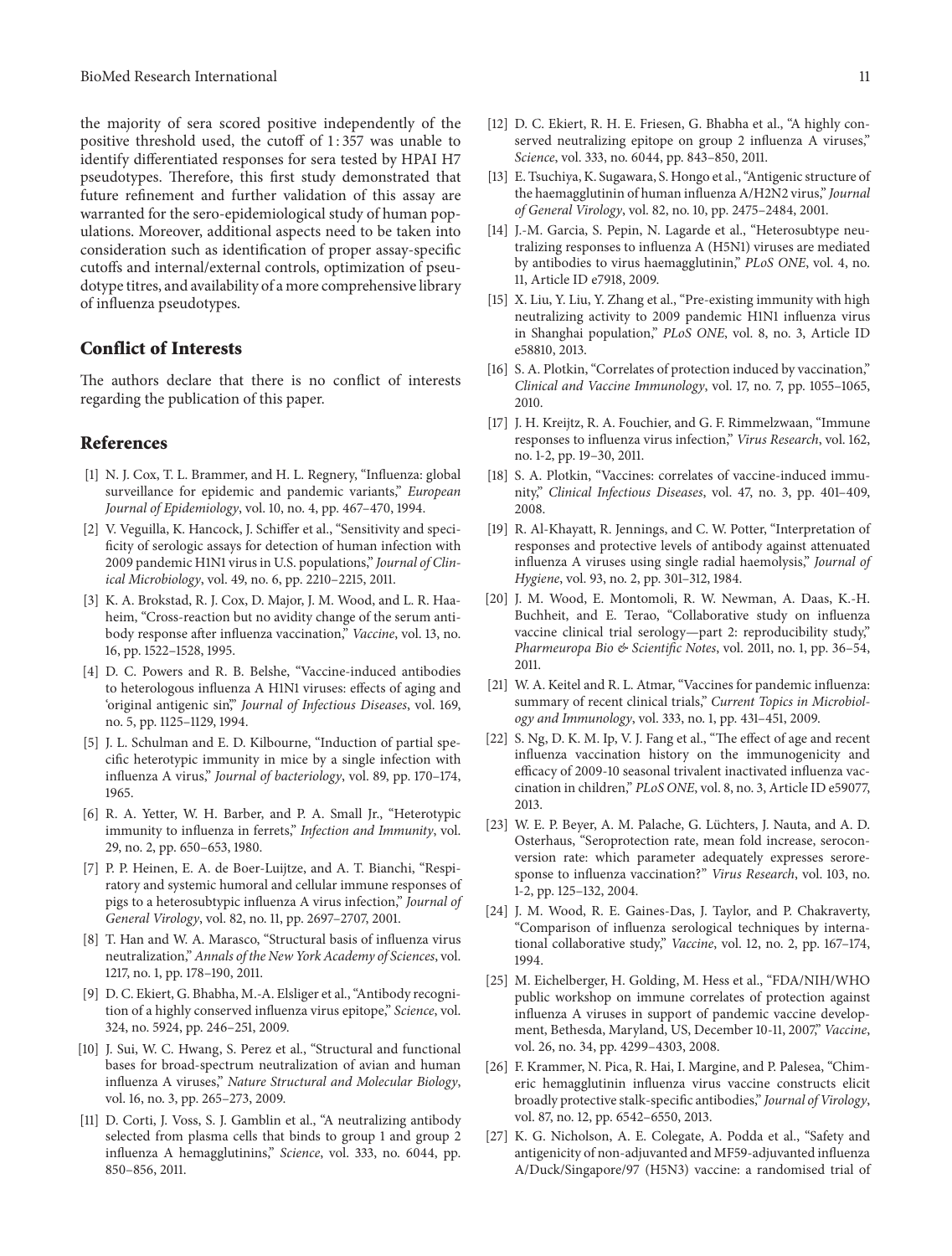two potential vaccines against H5N1 influenza," The Lancet, vol. 357, no. 9272, pp. 1937–1943, 2001.

- [28] T. Rowe, R. A. Abernathy, J. Hu-Primmer et al., "Detection of antibody to avian inluenza A (H5N1) virus in human serum by using a combination of serologic assays," Journal of Clinical Microbiology, vol. 37, no. 4, pp. 937–943, 1999.
- [29] I. Stephenson, R. G. Das, J. M. Wood, and J. M. Katz, "Comparison of neutralising antibody assays for detection of antibody to influenza A/H3N2 viruses: an international collaborative study," Vaccine, vol. 25, no. 20, pp. 4056–4063, 2007.
- [30] I. Alberini, E. Del Tordello, A. Fasolo et al., "Pseudoparticle neutralization is a reliable assay to measure immunity and cross-reactivity to H5N1 inluenza viruses," Vaccine, vol. 27, no. 43, pp. 5998–6003, 2009.
- [31] J.-M. Garcia, N. Lagarde, E. S. Ma, M. D. de Jong, and J. S. Peiris, "Optimization and evaluation of an inluenza A (H5) pseudotyped lentiviral particle-based serological assay," Journal of Clinical Virology, vol. 47, no. 1, pp. 29–33, 2010.
- [32] E. Molesti, A. Milani, C. Terregino, G. Cattoli, and N. J. Temperton, "Comparative serological assays for the study of h5 and h7 avian influenza viruses," Influenza Research and Treatment, vol. 2013, Article ID 286158, 9 pages, 2013.
- [33] N. J. Temperton, K. Hoschler, D. Major et al., "A sensitive retroviral pseudotype assay for inluenza H5N1-neutralizing antibodies," Influenza and Other Respiratory Viruses, vol. 1, no. 3, pp. 105–112, 2007.
- [34] W. Wang, E. N. Butler, V. Veguilla et al., "Establishment of retroviral pseudotypes with inluenza hemagglutinins from H1, H3, and H5 subtypes for sensitive and specific detection of neutralizing antibodies," Journal of Virological Methods, vol. 153, no. 2, pp. 111–119, 2008.
- [35] R. Hai, F. Krammer, G. S. Tan et al., "Influenza viruses expressing chimeric hemagglutinins: globular head and stalk domains derived from diferent subtypes," Journal of Virology, vol. 86, no. 10, pp. 5774–5781, 2012.
- [36] C. Gentile, I. Manini, I. Alberini et al., "Seroepidemiology of influenza A/H5N1 virus in the Italian population from 1992 to 2007," J. Katz, Ed., pp. 17–23, Toronto,Ontario, Canada, June 2007.
- [37] WHO, WHO Global Influenza Surveillance Network: Manual for the Laboratory Diagnosis and Virological Survaillance of Influenza, WHO Press, Malta, 2011.
- [38] N. Landry, B. J. Ward, S. Trépanier et al., "Preclinical and clinical development of plant-made virus-like particle vaccine against avian H5N1 inluenza," PLoS ONE, vol. 5, no. 12, Article ID e15559, 2010.
- [39] W. A. Keitel, J. D. Campbell, J. J. Treanor et al., "Safety and immunogenicity of an inactivated influenza A/H5N1 vaccine given with or without aluminum hydroxide to healthy adults: results of a phase I-II randomized clinical trial," Journal of Infectious Diseases, vol. 198, no. 9, pp. 1309–1316, 2008.
- [40] European Committee for Medicinal Products for Human Use, Note for Guidance on Harmonisation of Requirements for influenza Vaccines, Industry ECoEa, Brussels, Belgium, 1997.
- [41] E. Molesti, G. Cattoli, F. Ferrara, E. Böttcher-Friebertshäuser, C. Terregino, and N. Temperton, "The production and development of H7 Inluenza virus pseudotypes for the study of humoral responses against avian viruses," Journal of Molecular and Genetic Medicine, vol. 7, pp. 315–320, 2012.
- [42] J. Sui, J. Sheehan, W. C. Hwang et al., "Wide prevalence of heterosubtypic broadly neutralizing human anti-inluenza A

antibodies," Clinical Infectious Diseases, vol. 52, no. 8, pp. 1003– 1009, 2011.

- [43] D. A. Kaminski and F. E. Lee, "Antibodies against conserved antigens provide opportunities for reform in inluenza vaccine design," Frontiers in Immunology, vol. 2, article 76, 2011.
- [44] J. S. Oxford, G. C. Schild, C. W. Potter, and R. Jennings, "The specificity of the anti-haemagglutinin antibody response induced in man by inactivated influenza vaccines and by natural infection," Journal of Hygiene, vol. 82, no. 1, pp. 51–61, 1979.
- [45] K. Farrohi, F. K. Farrohi, G. R. Noble, H. S. Kaye, and A. P. Kendal, "Evaluation of the single radial hemolysis test for measuring hemagglutinin- and neuraminidase-specific antibodies to H3N2 inluenza strains and antibodies to inluenza B," Journal of Clinical Microbiology, vol. 5, no. 3, pp. 353–360, 1977.
- [46] M. L. Profeta and G. Palladino, "Serological evidence of human infections with avian influenza viruses. Brief report," Archives of Virology, vol. 90, no. 3-4, pp. 355–360, 1986.
- [47] B. L. Lu, R. G. Webster, and V. S. Hinshaw, "Failure to detect hemagglutination-inhibiting antibodies with intact avian inluenza virions," Infection and Immunity, vol. 38, no. 2, pp. 530–535, 1982.
- [48] D. Corti, A. L. Suguitan Jr., D. Pinna et al., "Heterosubtypic neutralizing antibodies are produced by individuals immunized with a seasonal influenza vaccine," Journal of Clinical Investigation, vol. 120, no. 5, pp. 1663–1673, 2010.
- [49] D. B. Burlington, P. F. Wright, K. L. van Wyke, M. A. Phelan, R. E. Mayner, and B. R. Murphy, "Development of subtypespecific and heterosubtypic antibodies to the influenza A virus hemagglutinin after primary infection in children," Journal of Clinical Microbiology, vol. 21, no. 5, pp. 847–849, 1985.
- [50] G. W. Lynch, P.W. Selleck, and A.-M. Axell, "Cross-reactive anti-avian H5N1 inluenza neutralizing antibodies in a normal "exposure-naïve" Australian blood donor population," The Open Immunology Journal, vol. 1, pp. 13–19, 2008.
- [51] A. Yamashita, N. Kawashita, R. Kubota-Koketsu et al., "Highly conserved sequences for human neutralization epitope on hemagglutinin of influenza A viruses H3N2, H1N1 and H5N1: implication for human monoclonal antibody recognition," Biochemical and Biophysical Research Communications, vol. 393, no. 4, pp. 614–618, 2010.